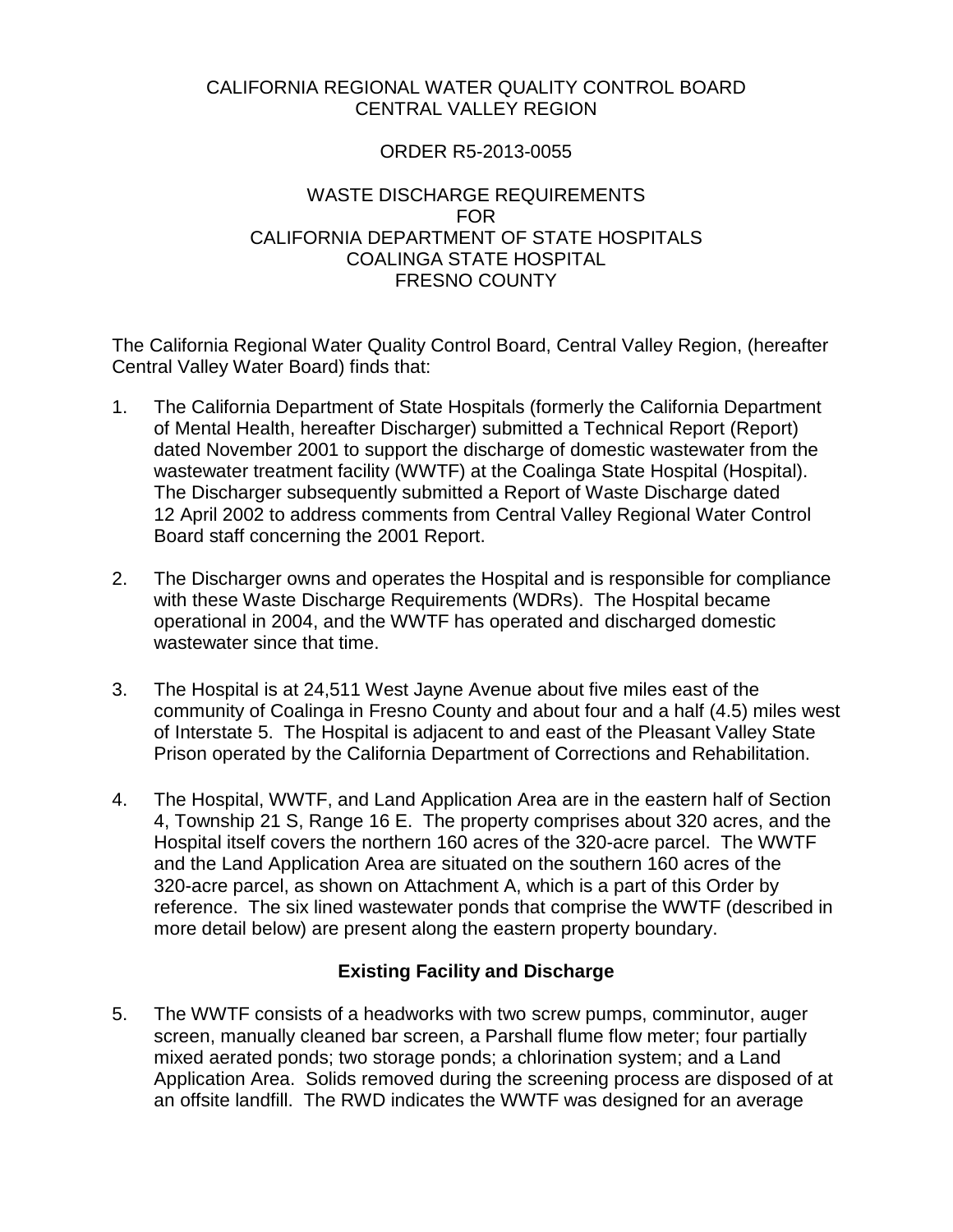daily wastewater flow of 0.4 million gallons per day (mgd) with a maximum design flow of 0.6 mgd.

- 6. The four aerated ponds are lined with a 60-mil synthetic liner, aerated with horizontal brush aerators, and are designed to produce undisinfected secondary effluent. The volume of the aerated ponds is 3.0 million gallons each. Wastewater flows from the aerated ponds into two lined (60-mil) 32.6 million gallon capacity storage ponds (total capacity of 65.2 million gallons) prior to discharge to the Land Application Area.
- 7. The Discharger has submitted flow data in self-monitoring reports since 2006. The average daily flow rate in 2011 was 0.085 mgd (85,000 gallons per day), but increased in 2012 to 0.103 mgd. The overall average flow has been 0.094 mgd since January 2011. The flows are well within the design capacity of the WWTF (0.4 mgd average flow and 0.6 mgd maximum).

| <b>CONSTITUENT</b><br><b>Electrical Conductivity</b> | <b>UNITS</b><br>micromhos per centimeter (umhos/cm) | <b>RESULTS</b><br>846 |
|------------------------------------------------------|-----------------------------------------------------|-----------------------|
| <b>Biochemical Oxygen Demand</b><br>(BOD)            | milligrams per liter (mg/L)                         | 4.4                   |
| <b>Total Suspended Solids (TSS)</b>                  | mg/L                                                | 6.4                   |
| Total Kjeldahl Nitrogen                              | mg/L                                                | 5.0                   |
| Ammonia as Nitrogen                                  | mg/L                                                | na                    |
| Nitrate as Nitrogen                                  | mg/L                                                | na                    |
| Sodium                                               | mg/L                                                | 109                   |
| Chloride                                             | mg/L                                                | 142                   |
| Sulfate                                              | mg/L                                                | 70                    |
| <b>Total Dissolved Solids</b>                        | mg/L                                                | 528                   |

8. Average effluent quality since 2011 is as follows:

9. The first of the four aerated ponds was constructed with a 0.45 million gallon sludge pit in the center of the pond that is intended to provide anaerobic/facultative digestion and long term storage of the sludge. Sludge accumulation in the pit has been negligible to date, and sludge removal has not been required.

### **Change in Wastewater Application**

10. The RWD contains a water balance that addresses year round irrigation needs. The water balance assumes a flow rate of 0.4 mgd (far greater than the actual 0.098 mgd flow), an irrigation efficiency of 70 percent, and cropping with alfalfa, cotton, or both. The water balance indicates that at the proposed rate of 0.4 mgd, the 100 -acre Land Application Area would accept all of the wastewater, and supplemental irrigation water would be required in the summer months. The two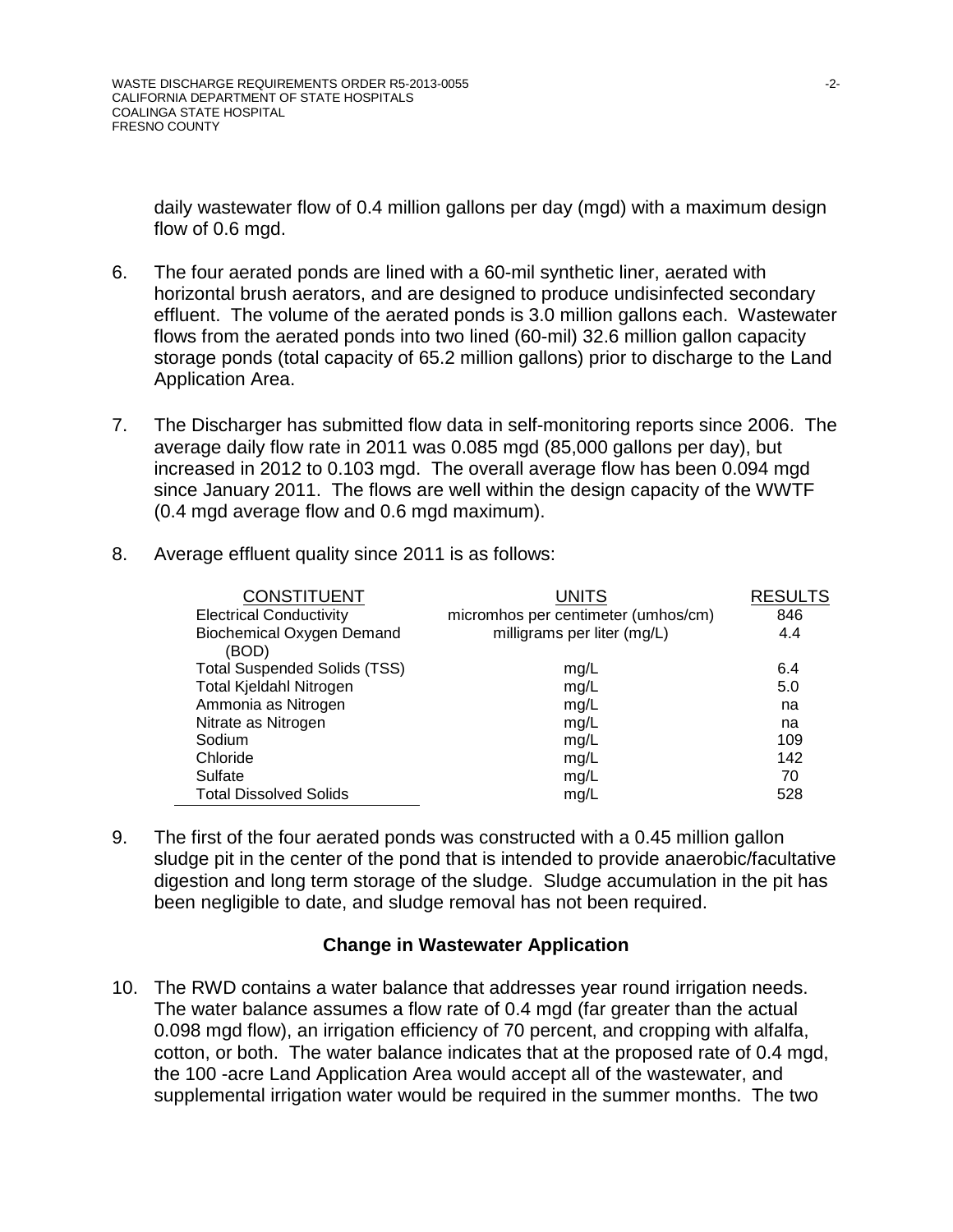32.6 million gallon storage ponds would provide 81.5 days of storage each (at a flow rate of 0.4 mgd) in periods of rainfall that won't allow for the application of wastewater to the Land Application Areas.

- 11. The Discharger does not have 100 acres on which to discharge wastewater. Rather, 50 acres are available for the land application of wastewater and the northern 50 acres collects regional storm water. An inspection in 2010 found the site was unlevel and wastewater had flowed across the field towards the storm water retention basin. Central Valley Water Board staff issued an April 2002 letter and *Facilities Inspection Report* requesting that the Discharger address the disposal issues. The Discharger provided a May 2010 response letter stating it would construct an earthen berm to separate the Land Application Area from the storm water runoff basin, laser level the Land Application Area, and plant the Land Application Areas with Bermuda grass. The Discharger has built the berm and divided the 50-acre Land Application Area into three general areas (SE, Southern, and SW sections) for wastewater disposal. The Discharger has planted the Land Application Area with Bermuda grass and has laser leveled the fields to maximize the area wastewater spreads to and increase infiltration of the wastewater into the soil.
- 12. The RWD included a water balance based on the annual precipitation associated with a 100-year return period, which showed that at a flow of up to 0.40 mgd, the 100 acres was more than sufficient to discharge the wastewater at the proposed rate. Reconsideration of the water balance assuming only the 50-acre Land Application Area shows disposal capacity exceeding 0.20 mgd.
- 13. Nitrate monitoring is not part of the current analytical suite, but was analyzed in the past. The results indicate the nitrate as nitrogen results in effluent were very low, averaging about 3 mg/L. Total Kjeldahl nitrogen results have averaged about 5 mg/L since 2011. Using a total nitrogen value of 10 mg/L and the current flow rate of 0.1 mgd, the nitrogen loading would be about 60 pounds per acre per year (lbs/ac/yr). At a flow rate of 0.20 mgd, the nitrogen loading would be about 120 lbs/ac/yr. The Land Application Area is currently planted with Bermuda grass that can remove over 200 lbs/ac/yr of nitrogen. However, the grass is not harvested, so uptake rates would be significantly less than 200 lbs/ac/yr. The Bermuda grass will uptake some nitrogen, and some nitrogen will also be lost to the atmosphere during transformations in the soil column. With the low nitrogen concentration in the discharge, the uptake of nitrogen in the root zone by the Bermuda grass, nitrogen losses in the soil column, the depth to groundwater of greater than 250 feet below the ground surface (bgs), as described in Finding 24, and low permeability of the area soils, as described in Findings 19 through 21, the discharge should not degrade the underlying groundwater with respect to nitrogen.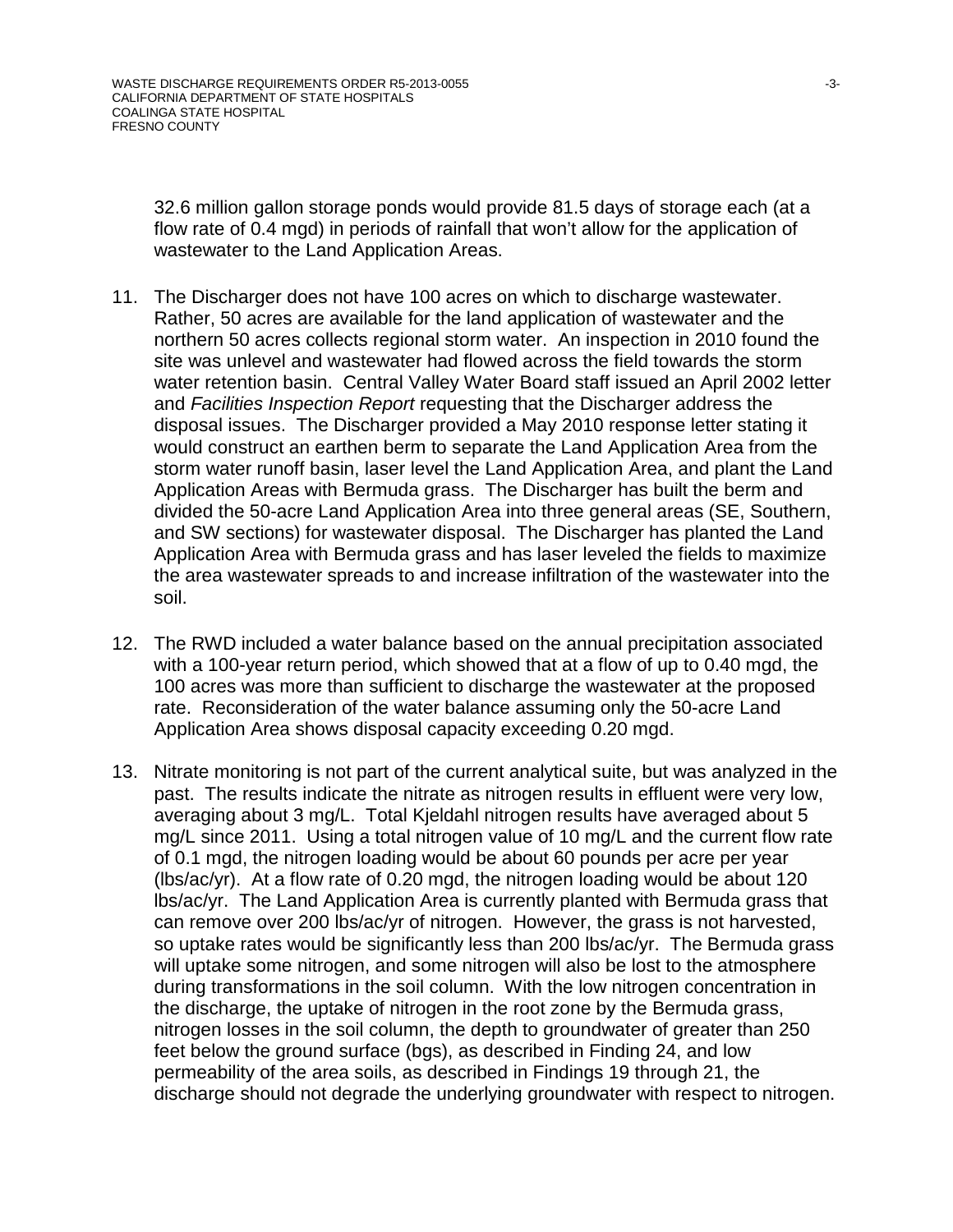- 14. Domestic wastewater contains pathogens harmful to humans that are typically measured by means of total or fecal coliform, as indicator organisms. California Department of Public Health (DPH), which has primary statewide responsibility for protecting public health, has established statewide criteria in Title 22, California Code of Regulations, Section 60301 et seq., (hereafter Title 22) for the use of recycled water and has developed guidelines for specific uses.
- 15. The land application of wastewater by the Discharger is not a recycled water project subject to regulation under Title 22 California Code of Regulations Section 60301 et seq., as the Hospital is not applying the treated effluent to the Land Application Area to produce a crop. However, the application of certain Title 22 requirements (e.g. proper identification of hose bibs delivering treated wastewater, setbacks from areas of public access and signs warning the public of the presence of wastewater) to the discharges to the Land Application Areas are prudent to protect public health.

## **Site Specific Conditions**

16. Source water is obtained from the City of Coalinga that gets its water supply from the Central Valley Project via the Coalinga Canal, which is operated by the Westlands Water District. Source water quality was found in the 2011 Consumer Confidence Report prepared for the City of Coalinga and in reports from the adjacent Pleasant Valley State Prison and the nearby City of Coalinga WWTF. The results are summarized in the following table. The source water EC values measured at the Hospital, the Pleasant Valley State Prison and the City of Coalinga WWTF average about 450 umhos/cm and are higher than the value reported (260 umhos/cm) in the 2011 Consumer Confidence Report. The table below shows the range of EC values reported.

| CONSTITUENT                    | <b>UNITS</b> | <b>RESULTS</b> |
|--------------------------------|--------------|----------------|
| <b>Electrical Conductivity</b> | umhos/cm     | 260 - 589      |

- 17. The land surface in the area of the Hospital and the Land Application Area slopes gradually to the northeast. The elevation of the WWTF is about 570 feet above mean sea level, with about a five-foot drop across the half mile wide site.
- 18. According to Federal Emergency Management Agency maps (Map Number 06019C3275 F), the Hospital, WWTF, and the Land Application Area are not located within a 100-year flood plain. They are shown as being outside the 500 year flood plain. The WWTF and Land Application Area are about a half mile northwest from a Zone A 100 year flood plain that is located along Zapato Chino Creek.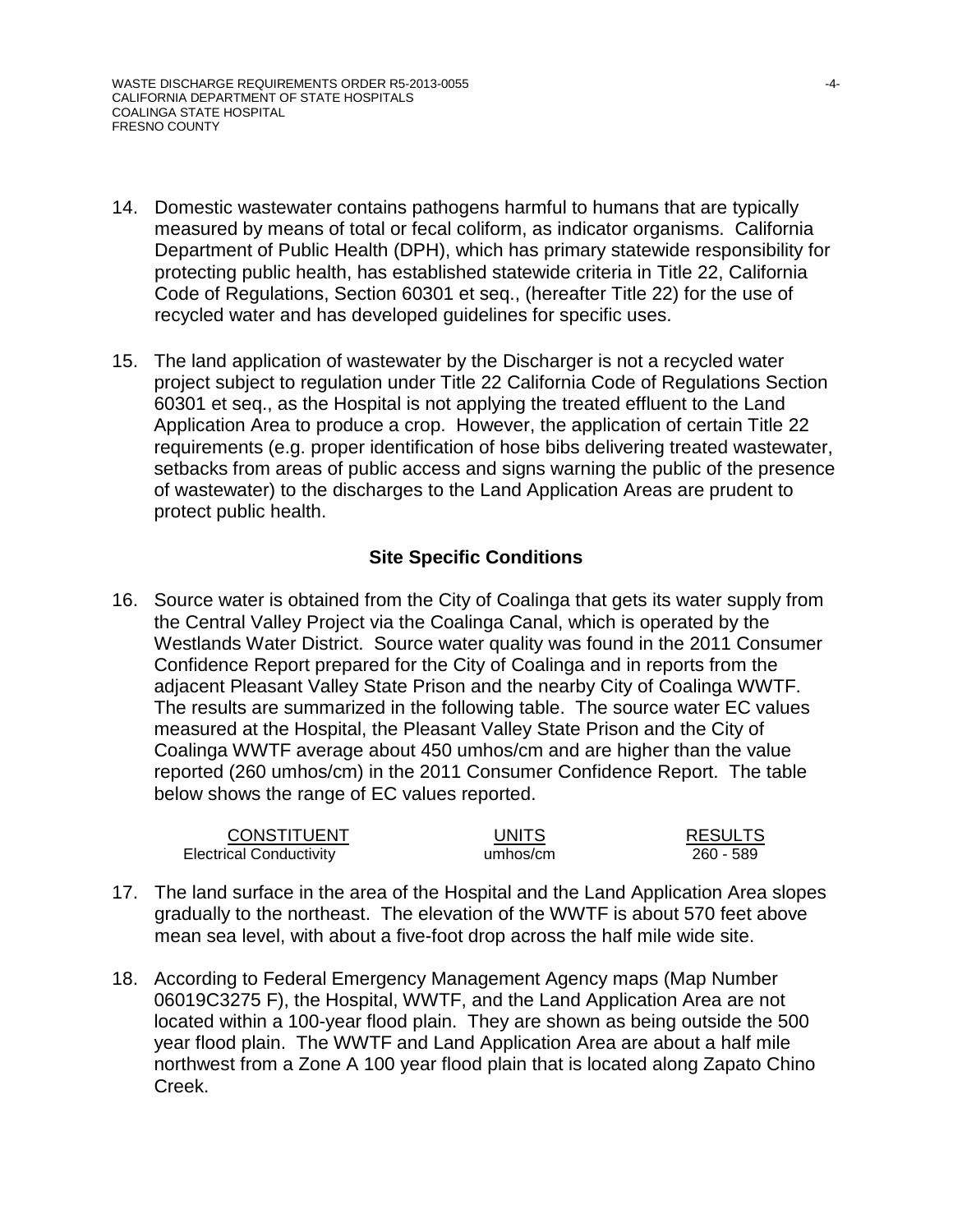- 19. According to the Web Soil Survey published by the United States Department of Agriculture Natural Resources Conservation Service, soils in the vicinity of the WWTF and Land Application Area are predominantly the Posochanet clay loam and the Lethent Clay loam. The Posochanet Clay loam is present on the western portion of the Land Application Area with the Lethent clay loam unit comprising about 20 percent of the soils along the eastern portion of the Land Application Area.
- 20. The Posochanet clay loam, a saline-sodic soil series, is described as moderately well drained with low to moderate available water capacity and is a Class 2s soil. It is described as very slightly saline to slightly saline with EC values of 4 to 8 millimhos per centimeter (mmhos/cm). Class 2 soils have moderate limitations that reduce the choice of plants or that require moderate conservation practices. The "s" subclass indicates the soil is limited mainly because it is shallow, droughty, or stony.
- 21. The Lethent clay loam is described as moderately well drained with low to moderate available water capacity and is a Class 3s soil. It is described as slightly saline to moderately saline with EC values of 4 to 16 mmhos/cm. Class 3 soils have severe limitations that reduce the choice of plants or that require special conservation practices, or both. The "s" subclass indicates the soil is limited mainly because it is shallow, droughty, or stony.
- 22. The Coalinga area is characterized by hot, dry summers and cool winters. The rainy season generally extends from November through March. Average annual precipitation for the area is about 8.3 inches. According to the DWR, the maximum annual precipitation for a 100-year rainfall return period is estimated to be about 17.6 inches.
- 23. Land uses in the vicinity of the Hospital and the WWTF are primarily agricultural. The Pleasant Valley State Prison occupies about 160 acres immediately adjacent to the Hospital to the west, but the majority of the surrounding land is used for agricultural purposes. The primary crops grown in the area are field crops like cotton, grain, and hay crops with lesser amounts of pistachios, onions, garlic, and sugar beets, according to the Fresno County 2000 Land Use Map published by the DWR.

### **Groundwater Considerations**

24. Groundwater in the area occurs in unconfined and confined aquifers. Generally, the unconfined first encountered groundwater is of poor water quality, with better quality water found beneath the confining layer known locally as the Corcoran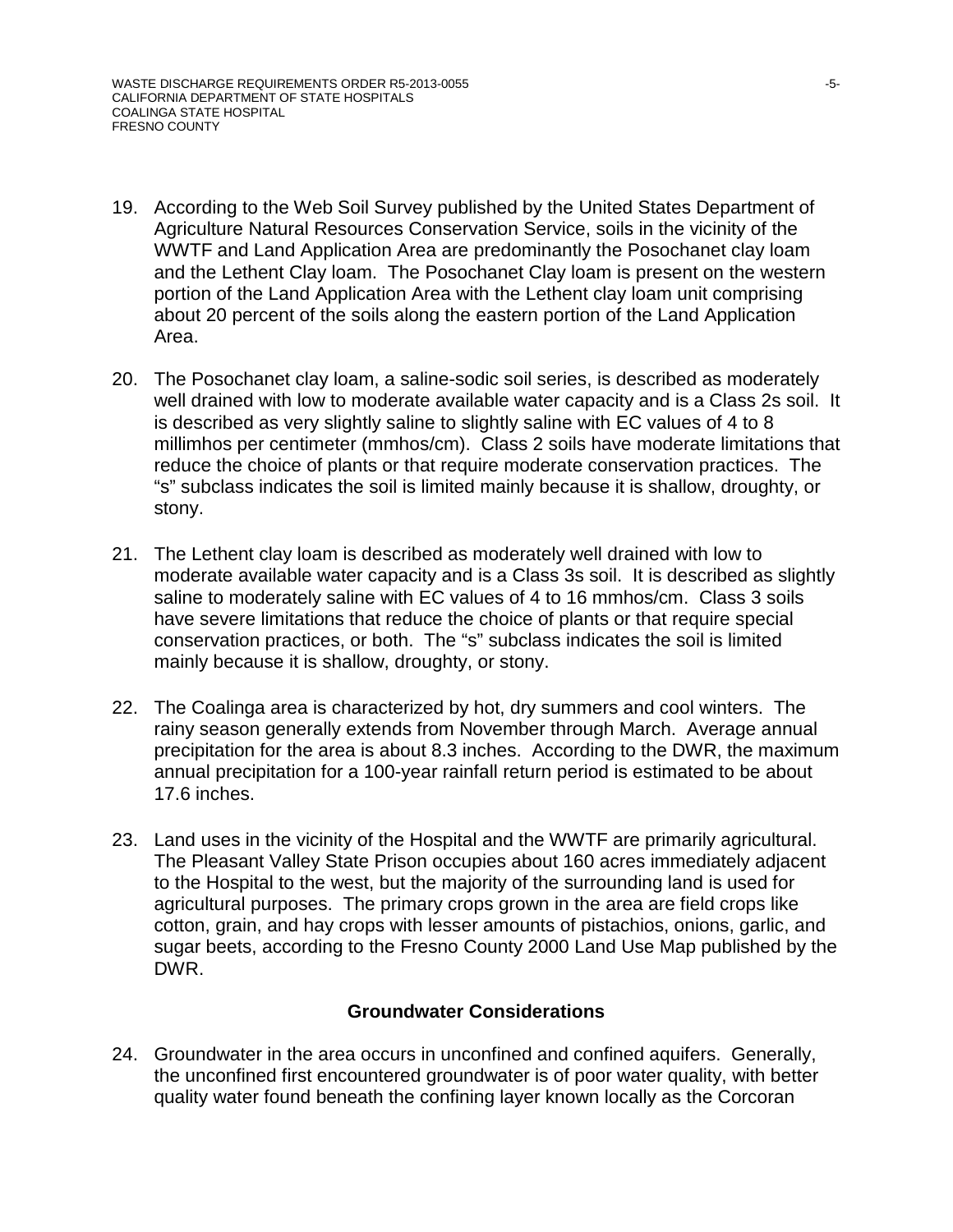Clay. The elevation of groundwater in the unconfined aquifer is approximately 300 feet above mean sea level (about 250 to 285 feet [bgs]), according to information in *Lines of Equal Elevation of Water in Wells in Unconfined* Aquifer, published by DWR, Spring 2004. Regional flow of the unconfined aquifer is generally to the east/northeast in the vicinity of the Hospital.

- 25. There are no monitoring wells at the Hospital or WWTF, but regional/historical groundwater quality data can be found on the Water Quality Portal web site, a cooperative service provided by the United States Geological Survey (USGS), the Environmental Protection Agency, and the National Water Quality Monitoring Council. A review of the USGS files indicates 25 wells are within a five mile radius of the WWTF. Five wells were identified within 2.5 miles of the WWTF and have depths of less than 500 feet bgs (220 to 463 feet bgs). The results are old (1951 to 1964) and from only one or two sampling events, but they depict the water quality of the first encountered groundwater as sampled 50 years ago.
- 26. Results from the USGS wells are summarized in the following table.

| <b>Well Number</b>                            | E23E001M | E12Q0001M | E07E01M | E08E001M | E36Q001M |
|-----------------------------------------------|----------|-----------|---------|----------|----------|
| Well Depth <sup>1</sup>                       | 285      | 338       | 220     | 463      | 235      |
| Constituent                                   |          |           | Results |          |          |
| EC (umhos/cm)                                 | 1230     | 1480      | 1330    | 1890     | 2320     |
| TDS (mg/L)                                    | 858      | 1050      | 942     | 1360     | 1720     |
| Chloride (mg/L)                               | 34       | 60        | 49      | 98       | 120      |
| Sodium (mg/L)                                 | 130      | 160       | 140     | 220      | 280      |
| Sulfate (mg/L)                                | 400      | 510       | 440     | 674      | 900      |
| Nitrate (mg/L)                                | 24       | 5.8       | 15      | 8.4      | 15       |
| Nitrate as Nitrogen<br>(mg/L)                 | 5.42     | 1.31      | 3.4     | 1.9      | 3.4      |
| Boron (mg/L)                                  | 1.5      | 1.2       | 1.3     | 0.9      | 2.8      |
| 1. Depth is in feet below the ground surface. |          |           |         |          |          |

#### USGS WELL RESULTS

27. The data illustrates that the poor quality of the first encountered groundwater significantly predates the discharge. All of the EC, TDS, and sulfate values exceed the recommended Secondary Maximum Contaminant Level (MCL) for each of the three constituents, and each of the three constituents exceeds the Upper and Short Term MCLs in at least one well. Comparing the water quality presented in Finding 26 to the effluent quality presented in Finding 8, illustrates that the proposed discharge has lower concentrations for all constituents except chloride than those reported for the first encountered groundwater of the region.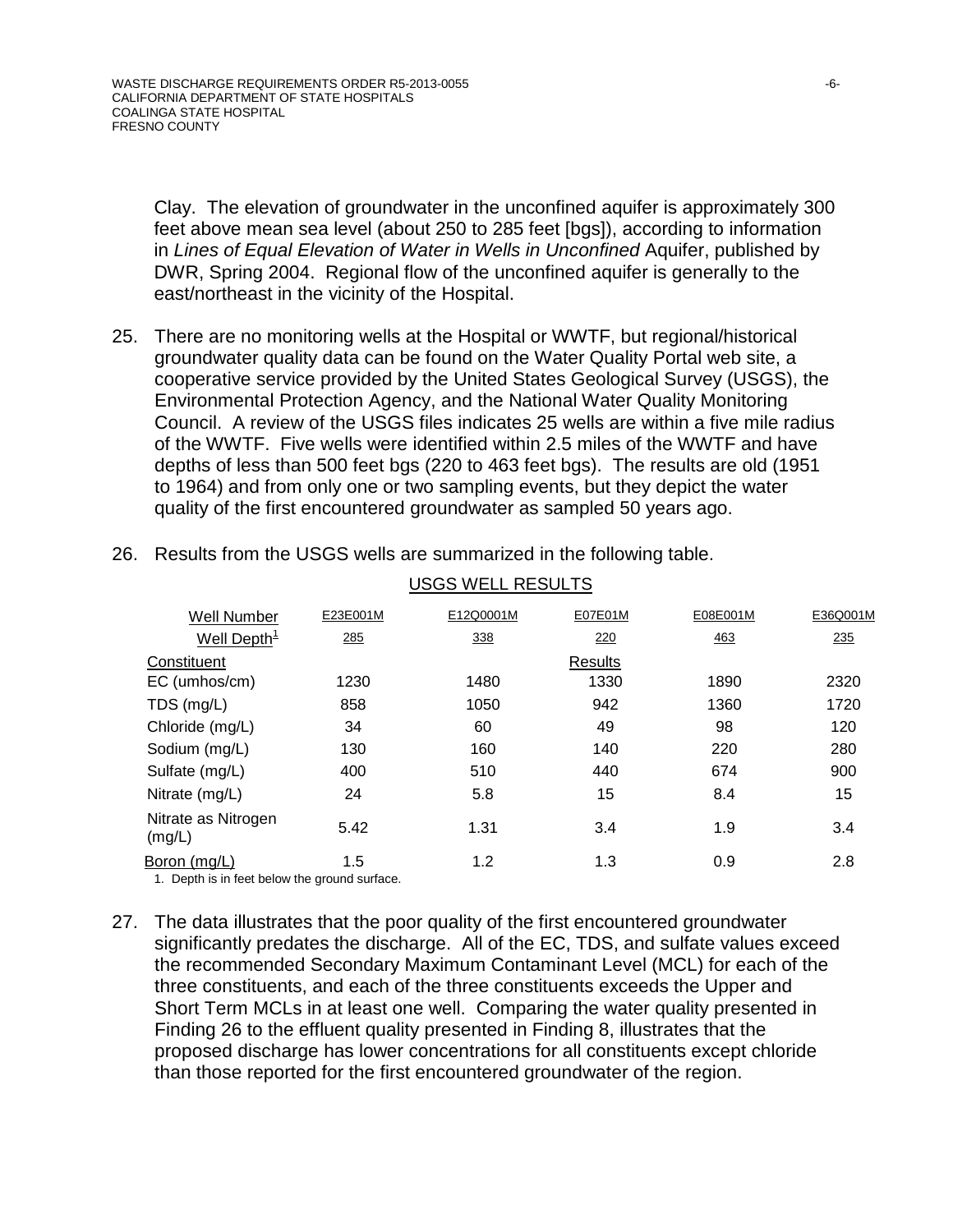### **Basin Plan, Beneficial Uses, and Water Quality Objectives**

- 28. The Water Quality Control Plan for the Tulare Lake Basin, Second Edition, revised January 2004 (the "Basin Plan") designates beneficial uses, establishes narrative and numerical water quality objectives, contains implementation plans and policies for protecting all waters of the Basin, and incorporates, by reference, plans and policies of the State Water Board. In accordance with Water Code section 13263(a), these waste discharge requirements implement the Basin Plan.
- 29. The WWTF and the Land Application Area lie within the Pleasant Valley Groundwater Basin as depicted on Figure II -2 of the Basin Plan. The Basin Plan designates the beneficial uses of groundwater as municipal and domestic supply, agricultural supply, and industrial process supply.
- 30. The WWTF and the Land Application Area lie within the South Valley Floor Hydrologic Unit, specifically the Kettleman Hydrologic Area (No. 558.50). The area around the WWTF and Land Application Area regionally drains northeast towards Los Gatos Creek, a Valley Floor Water. The Basin Plan designates the following beneficial uses for Valley Floor Waters including Los Gatos Creek: agricultural supply, industrial process supply, industrial service supply, water contact recreation, non-contact water recreation, warm freshwater habitat, wildlife habitat, rare and endangered species habitat, and groundwater recharge.
- 31. The Basin Plan includes a water quality objective for chemical constituents that, at a minimum, require waters designated as MUN to meet the State drinking water MCLs specified in Title 22. The Basin Plan recognizes that the Central Valley Water Board may apply limits more stringent than MCLs to ensure that waters do not contain chemical constituents in concentrations that adversely affect beneficial uses.
- 32. The Basin Plan establishes narrative water quality objectives for Chemical Constituents, Taste and Odors, and Toxicity. The Toxicity objective, in summary, requires that groundwater be maintained free of toxic substances in concentrations that produce detrimental physiological responses in human, plant, animal, or aquatic life associated with designated beneficial uses. Quantifying a narrative water quality objective requires a site-specific evaluation of those constituents that have the potential to impact water quality and beneficial uses.
- 33. The Basin Plan states that when compliance with a narrative objective is required to protect specific beneficial uses, the Central Valley Water Board will, on a caseby-case basis, adopt numerical limitations in order to implement the narrative objective.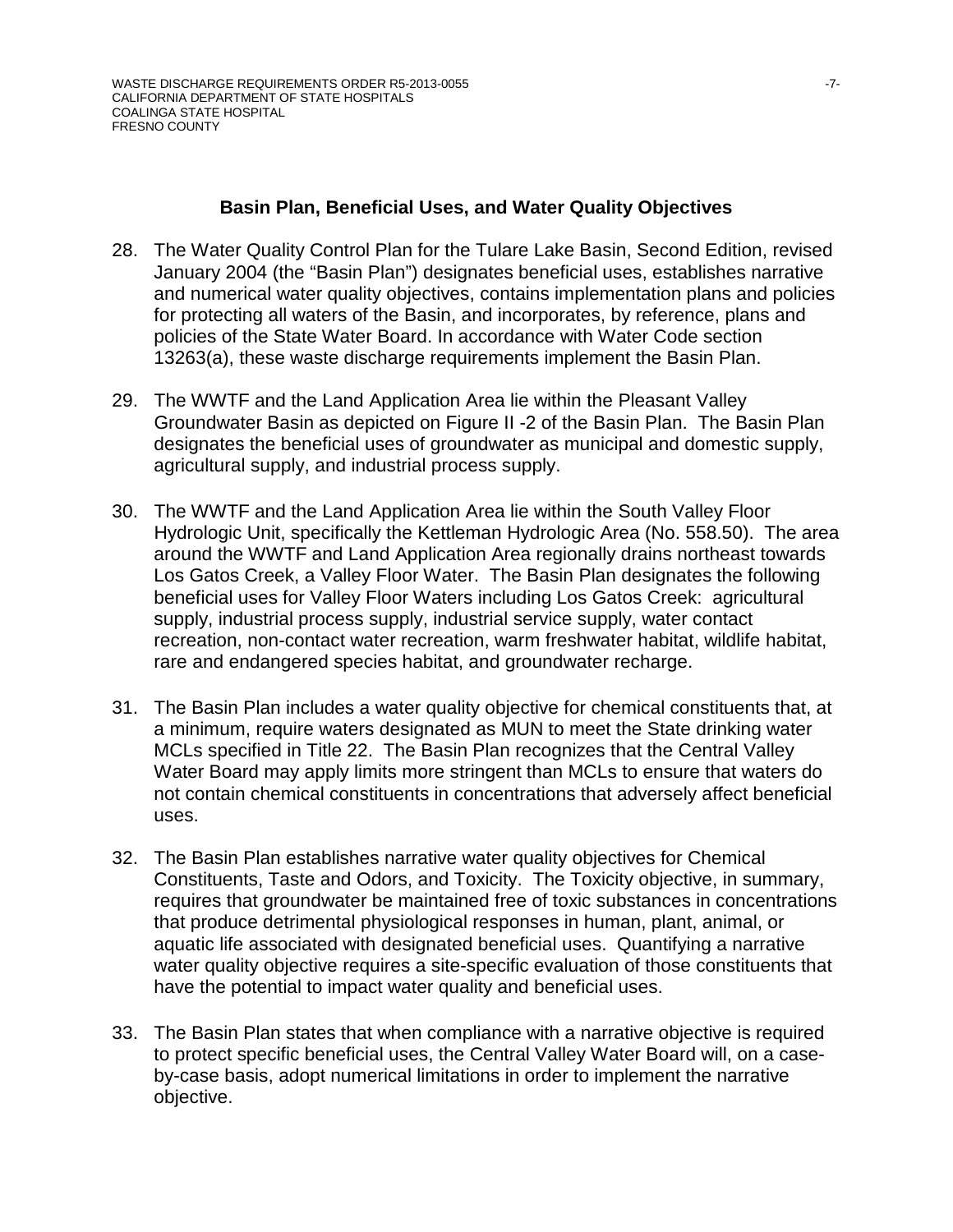- 34. In the absence of specific numerical water quality limits, the Basin Plan methodology is to consider any relevant published criteria. General salt tolerance guidelines, such as *Water Quality for Agriculture* by Ayers and Westcot and similar references, indicate that yield reductions in nearly all crops are not evident when irrigating with water having an EC less than 700 umhos/cm. There is, however, an eight- to ten-fold range in salt tolerance for agricultural crops and the appropriate salinity values to protect agriculture in the Central Valley are considered on a caseby-case basis. It is possible to achieve full yield potential with waters having EC up to 3,000 umhos/cm if the proper leaching fraction is provided to maintain soil salinity within the tolerance of the crop.
- 35. The Basin Plan encourages the land application of wastewater and identifies crop irrigation as a land application option where the opportunity exists to replace an existing use or proposed use of fresh water with recycled water.
- 36. The Basin Plan also states that the water quality objectives contained therein do not require improvement over naturally occurring background groundwater quality. The baseline for determining background water quality is generally the quality as of 1968. If background water quality exceeded objectives since 1968, then background water quality becomes the objective.

### **Antidegradation**

- 37. State Water Board Resolution No. 68-16 ("*Policy with Respect to Maintaining High Quality Waters of the State*") (hereafter Resolution 68-16) prohibits degradation of groundwater unless it has been shown that:
	- a. The degradation does not result in water quality less than that prescribed in State and regional policies, including violation of one or more water quality objectives.
	- b. The degradation will not unreasonably affect present and anticipated future beneficial uses.
	- c. The Discharger employs best practicable treatment or control (BPTC) to minimize degradation.
	- d. The degradation is consistent with the maximum benefit to the people of the State.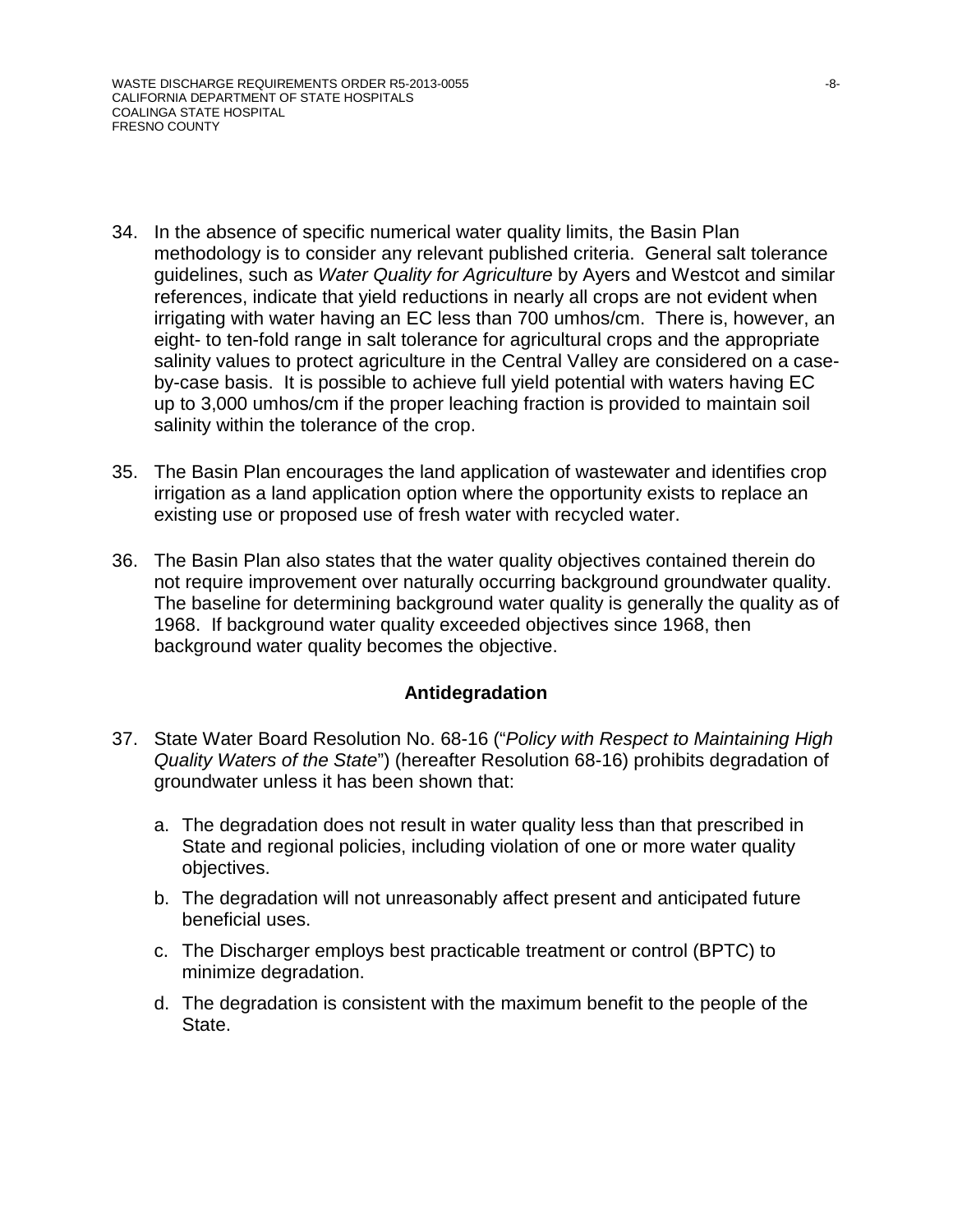- 38. Constituents of concern that have the potential to cause degradation of high quality waters include, in part, organics, nutrients, and salts.
	- a. To reduce the organic load of its discharge, solids are screened from the waste stream and sludge is digested/settles out in the lined aeration pond No. 1 prior to discharge into the lined storage ponds. The ponds are lined, reducing the organic load to the vadose zone beneath the ponds, and the treated wastewater is discharged to a 50-acre Land Application Area minimizing the potential for anoxic and reducing conditions in soil. These measures are expected to prevent odor and nuisance conditions and reduce the potential for the degradation of groundwater from organic loading. BOD loading estimates indicate that the discharge will add about four pounds per acre per day (lbs/ac/day) to the soils of the Land Application Area;
	- b. For nitrogen and nitrates, the application of wastewater at reasonable rates for both nutrient and hydraulic loading should preclude degradation of groundwater. The total nitrogen concentration in effluent appears to be low (less than 10 mg/L), the depth to groundwater is greater than 250 feet bgs, and the soils are clay loams with low to moderate percolation, all of which are protective of the underlying groundwater. Additionally, Bermuda grass is grown on the Land Application Area. The grass is not harvested, so some nitrogen is returned to the soil, but the grass utilizes nitrogen in the root zone keeping it from leaching to the underlying groundwater and some nitrogen will be lost to the atmosphere as the nitrogen is transformed in the soil column.
	- c. Regarding salinity in general, the EC and TDS concentrations of the effluent meet water quality objectives for the crops grown in the area. Effluent concentrations are less than those observed in first encountered groundwater and indicate the discharge to the Land Application Area would be unlikely to cause degradation of groundwater above existing concentrations and/or in excess of water quality objectives. Also, soils are clay loams with low percolation values and the depth to groundwater is over 250 feet, further protecting the quality of the underlying groundwater. Provision H. 13 requires the Discharger to submit a Salinity Management Plan to evaluate possible salinity reduction measures.
- 39. The Basin Plan contains effluent limits to control the incremental increase in salts to the extent possible. The maximum EC of the effluent shall not exceed the EC of source water plus 500 umhos/cm. The discharge meets the EC effluent limit as the average EC of the effluent (846 umhos/cm) is lower than the source water (~450 umhos/cm) plus 500 umhos/cm or about 950 umhos/cm. The Basin Plan also includes effluent limits for discharges that may recharge good quality groundwater that include 1,000 umhos/cm for EC, 175 mg/L for chloride, and 1.0 mg/L for boron. The 1,000 umhos/cm EC limit and the 1.0 mg/L limit for boron do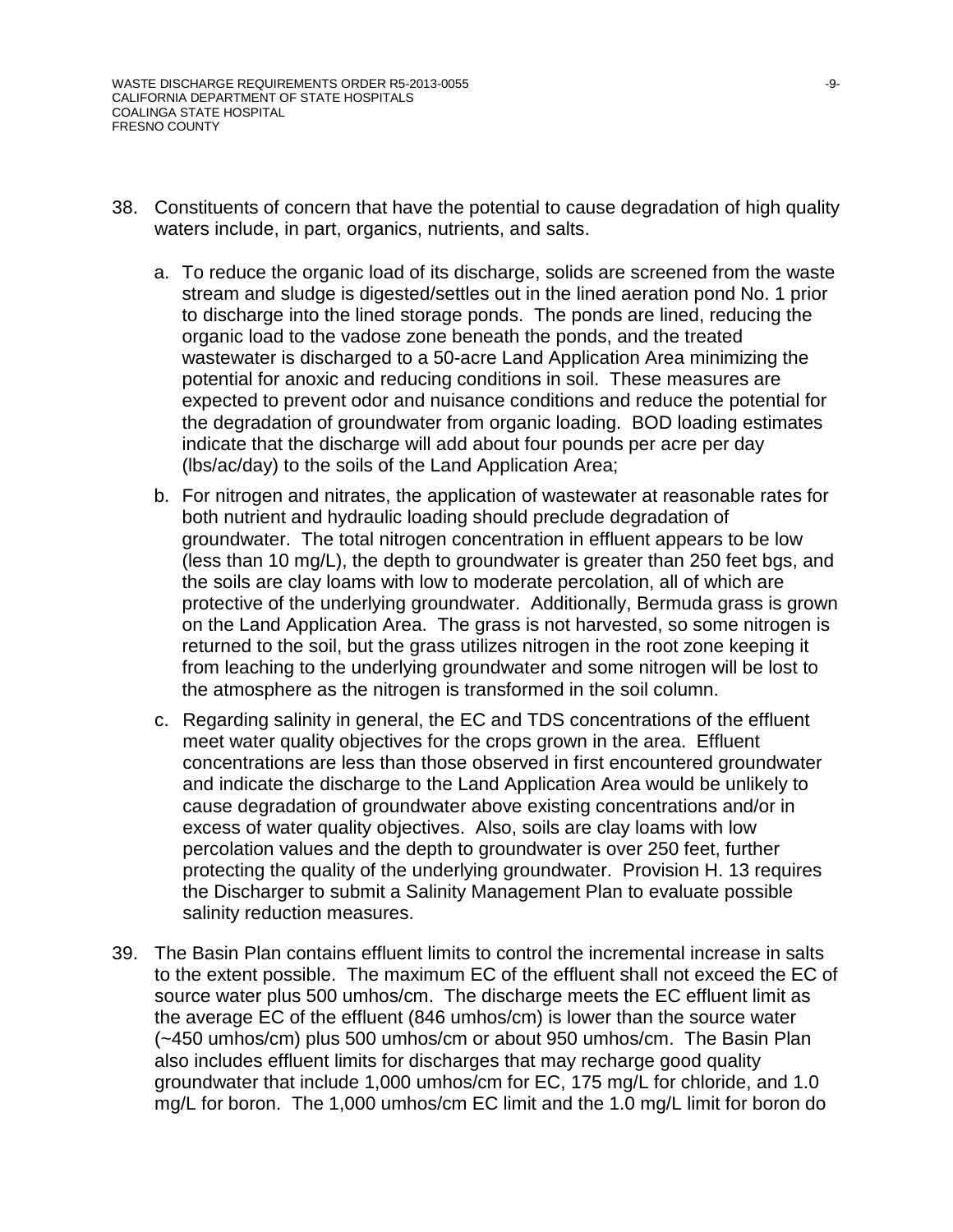not apply in this case because the first encountered groundwater is not "good quality" with respect to these constituents, and the EC and boron concentrations in first encountered groundwater exceed these values. The 175 mg/L for chloride is applicable, because the chloride concentrations in the first encountered groundwater are less than 175 mg/L. The chloride concentration in effluent (140 mg/L) meets the 175 mg/L limit. Chloride sensitive crops are not grown in the vicinity and any chloride degradation of groundwater that does occur is not expected to cause exceedances of water quality objectives or adversely affect beneficial uses.

- 40. Economic prosperity of valley communities and associated industry is of maximum benefit to the people of the State, and therefore sufficient reason exists to accommodate growth and limited groundwater degradation around the Hospital, provided that the terms of the Basin Plan are met. Degradation of groundwater by some of the typical waste constituents released with discharge from a domestic/municipal WWTF after effective source reduction, treatment, and control, and considering the best efforts of the Discharger and magnitude of degradation, is of maximum benefit to the people of the State.
- 41. Resolution 68-16 also requires that waste discharged to high quality water be required to meet WDRs that will result in the best practicable treatment or control of the discharge.

## **Treatment and Control Practices**

- 42. The WWTF and its storage/irrigation system provide treatment or control of the discharge that incorporates:
	- a. Screening of solids from the waste stream,
	- b. Anaerobic/facultative digestion of sewage sludge in Aeration Pond No. 1,
	- c. Even distribution of wastewater over the 50-acre Land Application Area with appropriate resting periods,
	- d. Application of wastewater at rates that will not allow wastewater to stand for more than 48 hours,
	- e. At least daily inspection of the Land Application Areas during times of discharge, and
	- f. Appropriate solids disposal practices.
- 43. These Treatment and Control Practices are reflective of BPTC of the discharge.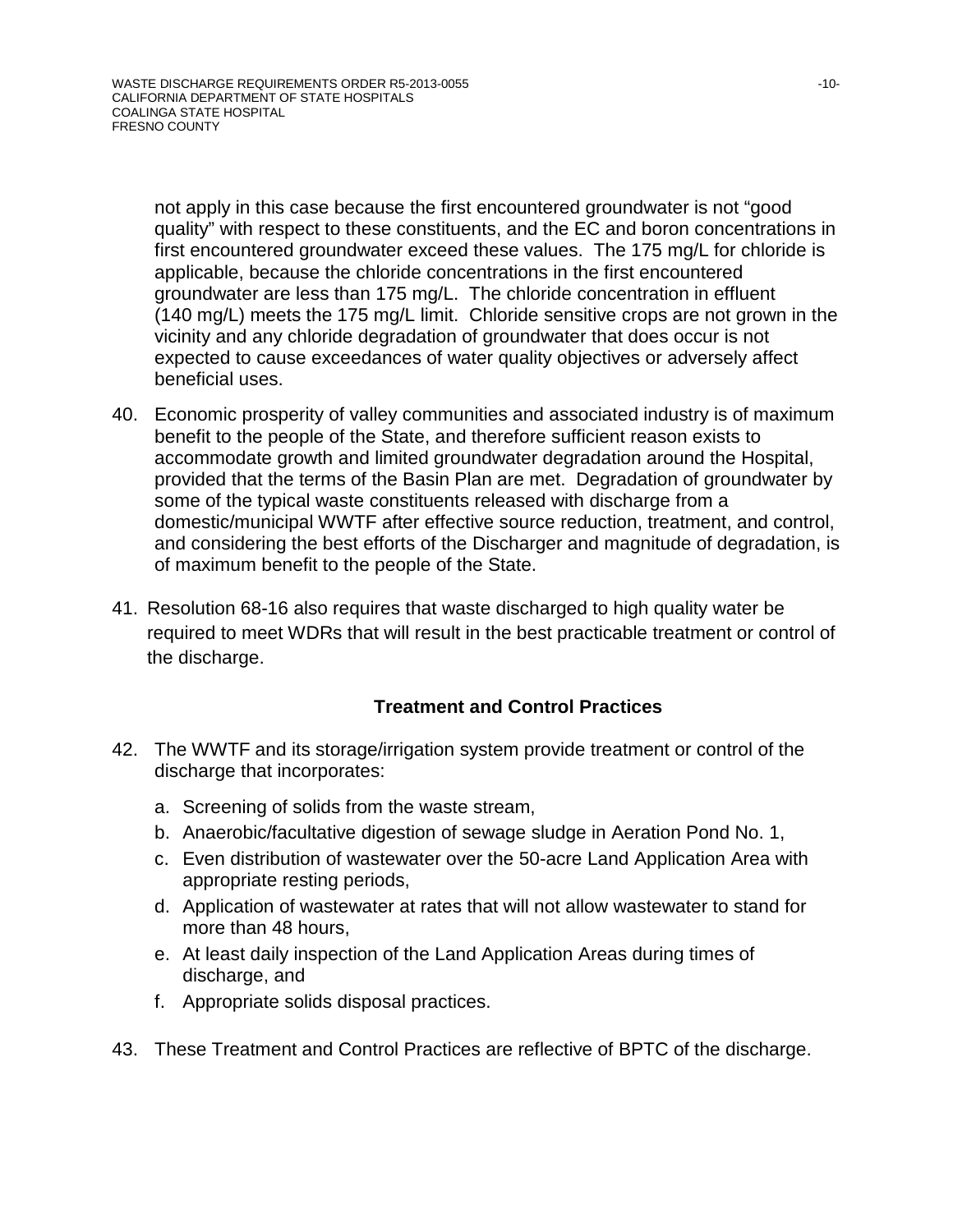## **Antidegradation Conclusions**

44. Based on the reported strength of the wastewater (Finding 8), the quality of the first encountered underlying groundwater (Finding 26), the loading estimates for the discharge (Finding 13), and the antidegradation discussion (Findings 37 through 40), the discharge from the WWTF will not likely degrade the underlying first encountered groundwater. Any degradation that does occur will not cause exceedances of water quality objectives or adversely affect beneficial uses.

## **Designated Waste and Title 27**

- 45. California Code of Regulations, title 27 (hereafter "Title 27") contains regulatory requirements for the treatment, storage, processing, and disposal of solid waste, which includes designated waste, as defined by Water Code section 13173. However, Title 27 exempts certain activities from its provisions. Discharges regulated by this Order are exempt from Title 27 pursuant to a provision that exempts wastewater under specific conditions. This exemption, found at Title 27, section 20090, is described below:
	- (b) Wastewater Discharges of wastewater to land, including but not limited to evaporation ponds, percolation ponds, or subsurface leach fields if the following conditions are met:
		- (1) The applicable regional water quality control board has issued WDRs, reclamation requirements, or waived such issuance;
		- (2) The discharge is in compliance with applicable water quality control plan; and
		- (3) The wastewater does not need to be managed according to Chapter 11, Division 4.5, Title 22 of this code as a hazardous waste.
- 46. The discharge authorized herein is exempt from the requirements of Title 27 in accordance with Title 27, section 20090(b) because:
	- a. The Central Valley Water Board is issuing WDRs;
	- b. The discharge is in compliance with the Basin Plan; and
	- c. The treated effluent discharged to the Land Application Area does not need to be managed as a hazardous waste.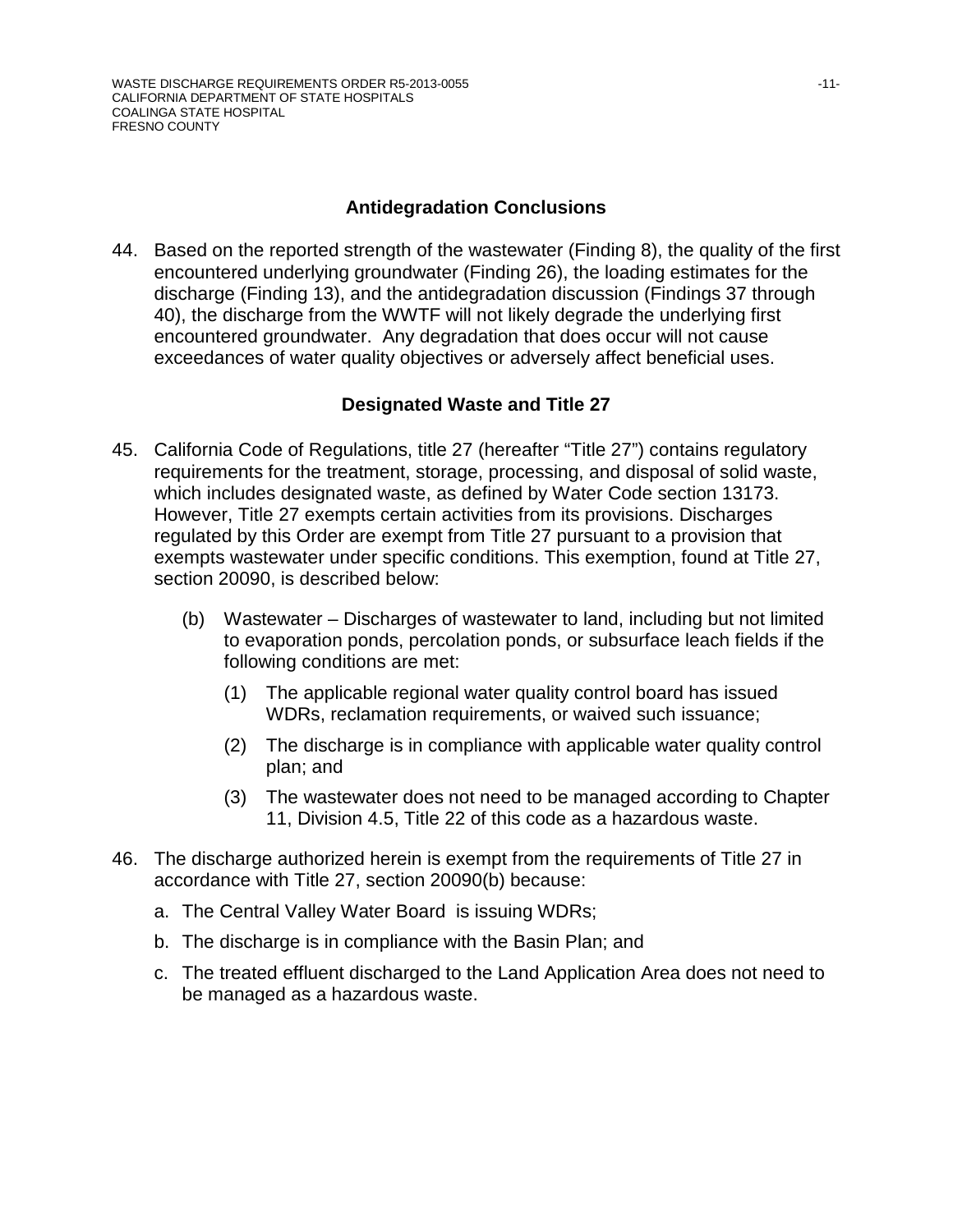## **CEQA**

- 47. The California Department of Mental Health circulated a Draft Environmental Impact Report (EIR) for the proposed WWTF in February 2000. A final EIR was approved in October 2000. No significant issues were noted in the Hydrology/Water Quality section of the Final EIR and no mitigation measures were required. The WWTF is not expanding, increasing the acreage for irrigating with wastewater, or increasing its flow, so additional CEQA evaluation is not required.
- 48. This Order includes requirements to protect water quality, including, but not limited to:
	- a. Effluent Limits B.1 that establishes numerical EC effluent limitations that are reflective of best practicable treatment or control for this discharge.
	- b. Discharge Specification C.4, which stipulates waste constituents cannot be released or discharged in a concentration or mass that causes violation of this Order's groundwater limitations.
	- c. Provision H.14 that requires the submittal of a Salinity Management Plan.

## **General Findings**

- 49. Based on the threat to water quality and complexity of the discharge, the WWTF is determined to be classified as 2-B. California Code of Regulations, title 23, section 2200 defines these categories to include any of the following:
	- a. Category 2 threat to water quality: "Those discharges of waste that could impair the designated beneficial uses of the receiving water, cause short term violations of water quality objectives, cause secondary drinking water standards to be violated, or cause a nuisance."
	- b. Category B complexity: "Any discharger not included in Category A that has physical, chemical, or biological treatment systems (except for septic systems with subsurface disposal), or any Class 2 or Class 3 waste management units."
- 50. Pursuant to Water Code section 13263(g), discharge is a privilege, not a right, and adoption of this Order does not create a vested right to continue the discharge.
- 51. The Central Valley Water Board will review this Order periodically and will revise requirements when necessary.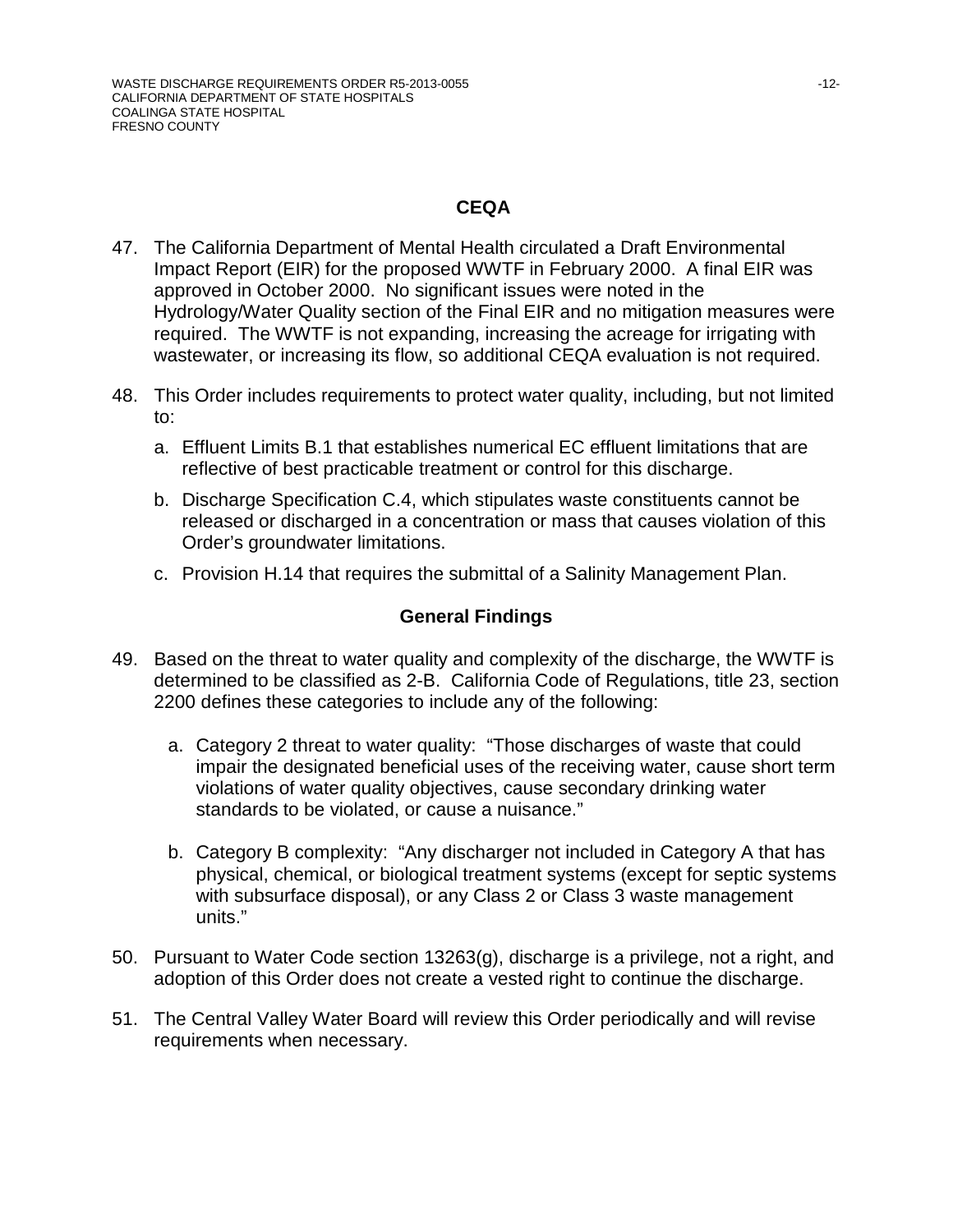### 52. Water Code section 13267(b) states that:

In conducting an investigation … the regional board may require that any person who has discharged, discharges, or is suspected of having discharged or discharging, or who proposes to discharge waste within its region … shall furnish, under penalty of perjury, technical or monitoring program reports which the regional board requires. The burden, including costs, of these reports shall bear a reasonable relationship to the need for the report and the benefits to be obtained from the reports. In requiring those reports, the regional board shall provide the person with a written explanation with regard to the need for the reports, and shall identify the evidence that supports requiring that person to provide the reports.

53. The technical reports required by this Order and the attached Monitoring and Reporting Program R5-2013-0055 are necessary to assure compliance with these WDRs. The Discharger owns and operates the WWTF that discharges the waste subject to this Order.

### **Public Notice**

- 54. All of the above and the supplemental information and details in the attached Information Sheet, which is incorporated herein, were considered in establishing the following conditions of discharge.
- 55. The Discharger and interested agencies and persons have been notified of the intent to prescribe WDRs for this discharge, and they have been provided an opportunity for a public hearing and an opportunity to submit their written views and recommendations.
- 56. All comments pertaining to the discharge were heard and considered in a public meeting.

**IT IS HEREBY ORDERED** that, pursuant to Water Code sections 13263 and 13267, the California Department of State Hospitals and its agents, successors, and assigns, in order to meet the provisions contained in Division 7 of the Water Code and regulations adopted thereunder, shall comply with the following:

### **A. Discharge Prohibitions**

1. Discharge of wastes to surface waters or surface water drainage courses is prohibited.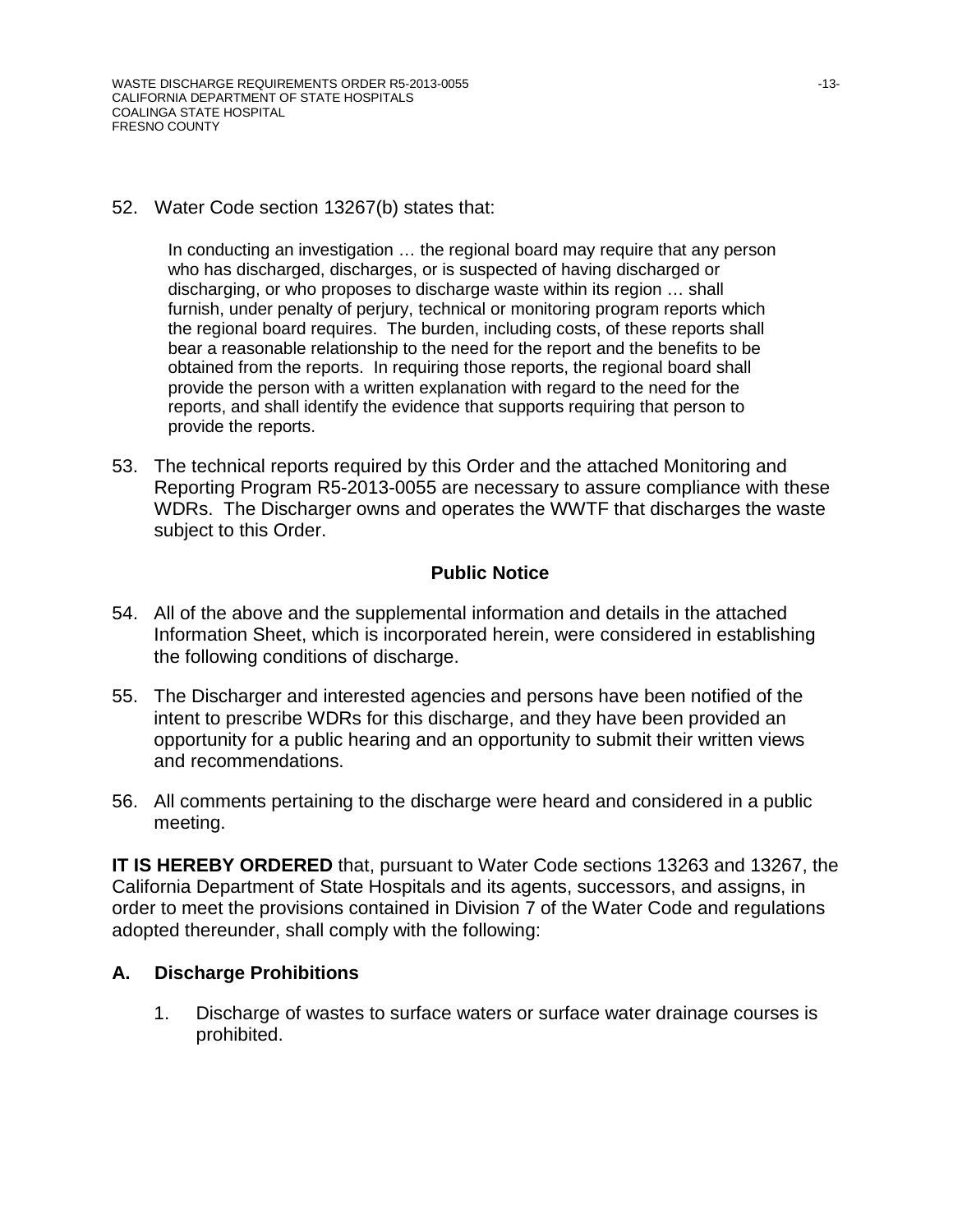- 2. Bypass of untreated or partially untreated wastes, except as allowed by Provision E.2 of Standard Provisions and Reporting Requirements, are prohibited.
- 3. Discharge of hazardous wastes, as that term is defined in California Code of Regulations, title 22, section 66261.1*et seq*., or of designated waste, as defined in Water Code section 13173, is prohibited.
- 4. Application of wastewater in a manner or location other than that described in the RWD and Findings herein is prohibited.

### **B. Flow/Effluent Limitations**

1. The discharge of recycled water from the WWTF to the effluent storage ponds or the Land Application Area shall not exceed the following for the constituents listed (Compliance shall be determined at EFF-001, as described in Monitoring and Reporting Program R5-2013-0055):

| Constituent<br>Flow <sup>1</sup> | <u>Units</u> | <b>Monthly Average</b> | <b>Daily Maximum</b> |
|----------------------------------|--------------|------------------------|----------------------|
|                                  | mgd          | 0.20                   | 0.30                 |
| <b>BOD</b>                       | mg/L         | 40                     | 80                   |
| <b>TSS</b>                       | mg/L         | 40                     | 80                   |
| Chloride                         | mg/L         | 175                    | ---                  |

1. For compliance, flow shall be monitored at INF-001

2. The 12-month rolling average EC of the discharge shall not exceed the 12-month rolling average EC of the source water plus 500 umhos/cm. Compliance with this effluent limitation shall be determined monthly.

### **C. Discharge Specifications**

- 1. The Discharger shall operate all systems and equipment to optimize treatment of wastewater and the quality of the discharge.
- 2. Wastewater treatment, storage, and disposal shall not cause pollution or a nuisance as defined by Water Code section 13050.
- 3. The discharge shall remain within the permitted waste treatment/containment structures and Land Application Areas at all times.
- 4. No waste constituent shall be released or discharged, or placed where it will be released or discharged, in a concentration or in a mass that causes violation of groundwater limitations.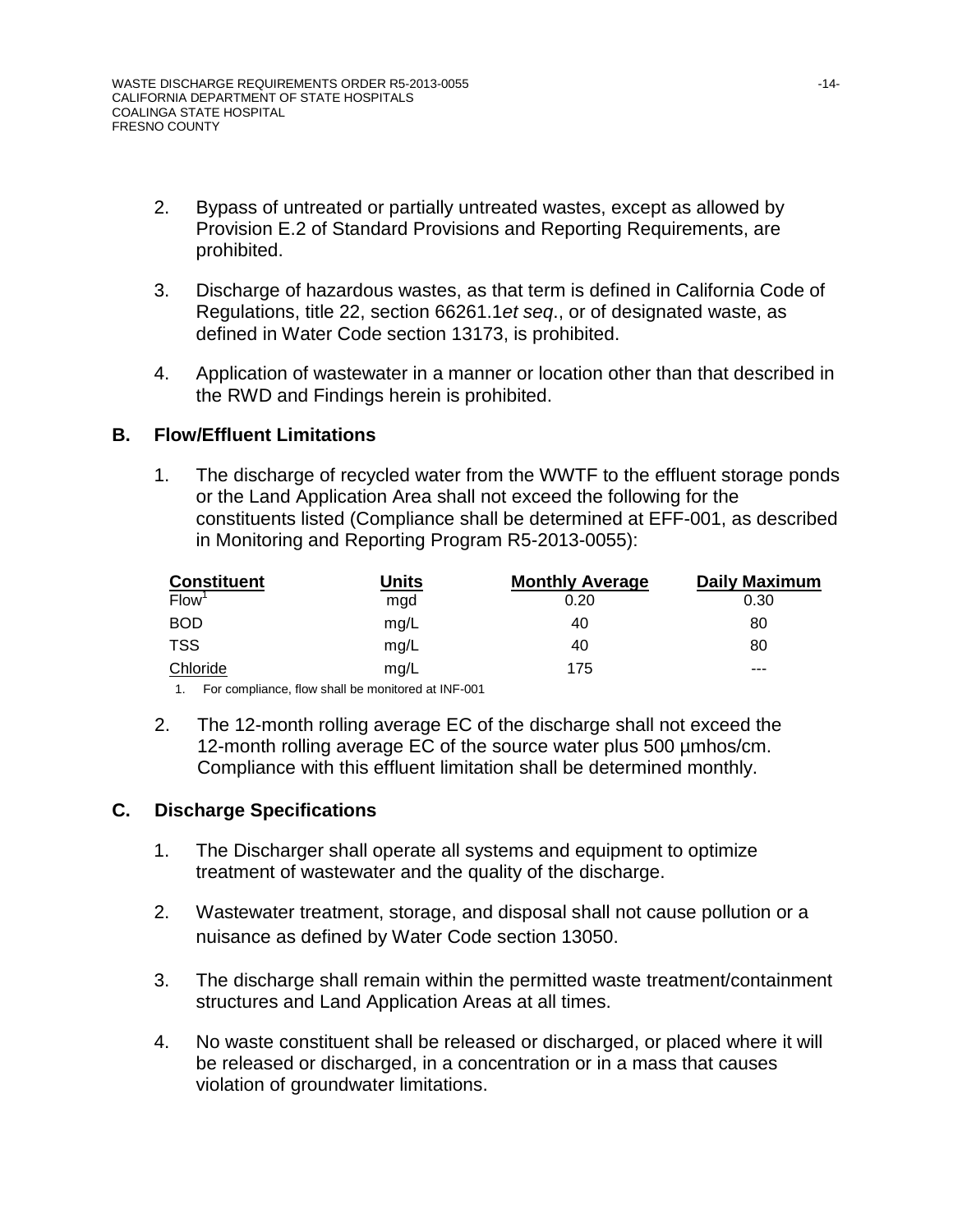- 5. All conveyance, treatment, storage, and disposal systems shall be designed, constructed, operated, and maintained to prevent inundation or washout due to floods with a 100-year return frequency.
- 6. The Discharger shall operate and maintain all ponds sufficiently to protect the integrity of containment dams and berms and prevent overtopping and/or structural failure. Unless a California-registered civil engineer certifies (based on design, construction, and conditions of operation and maintenance) that less freeboard is adequate, the operating freeboard in any pond shall never be less than two feet (measured vertically from the lowest possible point of overflow). As a means of management and to discern compliance with this requirement, the Discharger shall install and maintain in the two storage ponds a permanent staff gauge with calibration marks that clearly show the water level at design capacity and enable determination of available operational freeboard.
- 7. The treatment and storage ponds or structures shall have sufficient capacity to accommodate allowable wastewater flow, design seasonal precipitation, and ancillary inflow and infiltration during the winter while ensuring continuous compliance with all requirements of this Order. Design seasonal precipitation shall be based on total annual precipitation using a return period of 100 years, distributed monthly in accordance with historical rainfall patterns.
- 8. All ponds and open containment structures shall be managed to prevent breeding of mosquitoes. Specifically:
	- a. An erosion control program shall be implemented to ensure that small coves and irregularities are not created around the perimeter of the water surface.
	- b. Weeds shall be minimized through control of water depth, harvesting, or herbicides.
	- c. Dead algae, vegetation, and debris shall not accumulate on the water surface.
	- d. The Discharger shall consult and coordinate with the local Mosquito Abatement District to minimize the potential for mosquito breeding as needed to supplement the above measures.
- 9. Newly constructed or rehabilitated berms or levees (excluding internal berms that separate ponds or control the flow of water within a pond) shall be designed and constructed under the supervision of a California Registered Civil Engineer.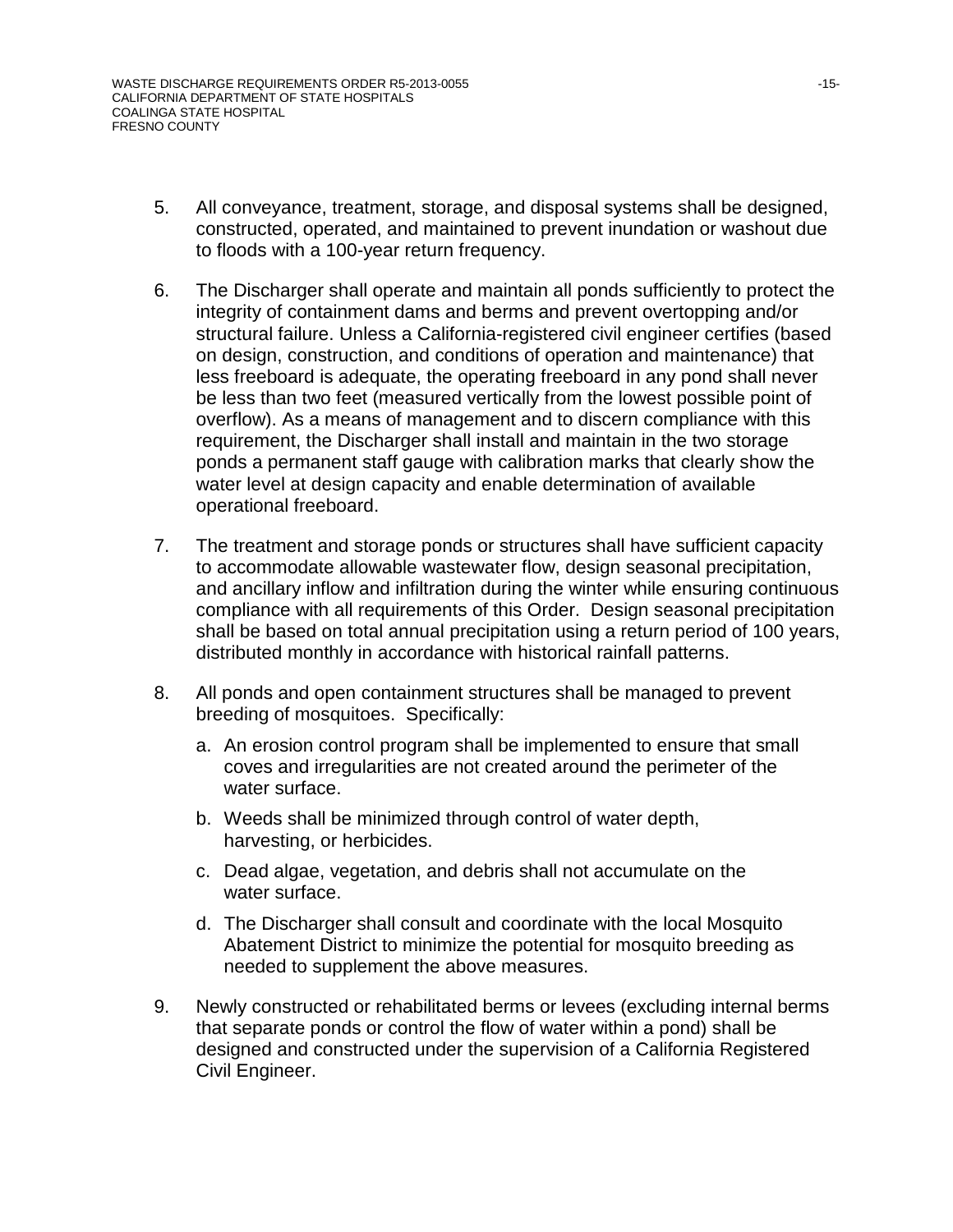10. Objectionable odors shall not be perceivable beyond the limits of the WWTF and/or the Land Application Areas at an intensity that creates or threatens to create nuisance conditions.

## **D. Land Application Area Specifications**

The following specifications apply to Land Application Areas under the ownership or control of the Discharger:

- 1. All irrigation equipment, pumps, piping, valves, and outlets shall be appropriately marked to differentiate them from potable facilities.
- 2. Wastewater controllers, valves, and similar appurtenances shall be affixed with wastewater warning signs. The contents of the signs shall conform to California Code of Regulations, title 22, section 60310. Quick couplers and sprinkler heads, if used, shall be of a type, or secured in a manner, that permits operation only by authorized personnel. Hose bibs that the public could use shall be eliminated.
- 3. Public contact with wastewater effluent shall be controlled using fences, signs, and/or other appropriate means. Signs of a size no less than four inches high by eight inches wide with proper wording (shown below) shall be placed at all areas of public access and around the perimeter of all areas used for effluent disposal or conveyance to alert the public of the use of recycled water. All signs shall display an international symbol similar to that shown in Attachment B, which is attached hereto and made part of this Order by reference, and present the following wording:

### **"RECYCLED WATER – DO NOT DRINK"**

### **"AGUA RECICLADA –NO TOMAR"**

4. The Discharger shall maintain the following setback distances from areas irrigated with treated wastewater:

| Setback Distance (Feet) | Т٥                                                                                      |
|-------------------------|-----------------------------------------------------------------------------------------|
| 25                      | Edge of Land Application Area to Property<br>Boundary.                                  |
| 50                      | Land Application Areas to natural surface waters<br>or natural surface water drainages. |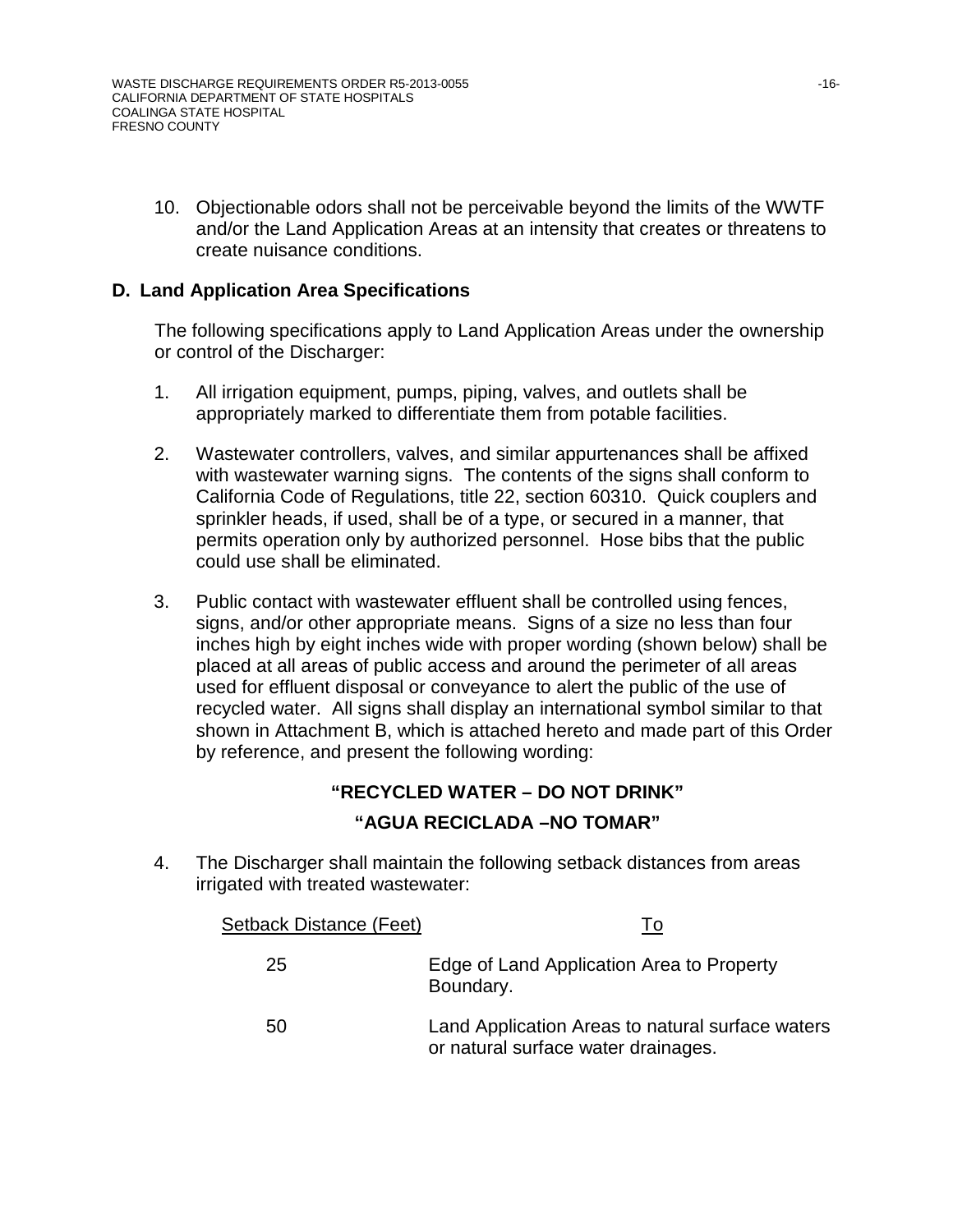| 150 | Edge of Land Application Area to domestic well.                  |
|-----|------------------------------------------------------------------|
| 150 | Wastewater/recycled water storage reservoir to<br>domestic well. |

- 5. Application of waste constituents to the Land Application Area shall be at reasonable rates to preclude creation of a nuisance and unreasonable degradation of groundwater, considering the crop, soil, climate, and irrigation management system.
- 6. Any irrigation runoff shall be confined to the Land Application Area and shall not enter any surface water drainage course or storm water drainage system unless the runoff does not pose a public health threat and is authorized by the appropriate regulatory agencies.
- 7. The perimeter of the Land Application Areas shall be graded to prevent ponding along public roads or other public areas and prevent runoff onto adjacent properties not owned or controlled by the Discharger.
- 8. The irrigation with wastewater shall be managed to minimize erosion within the Land Application Areas.
- 9. The Land Application Area shall be managed to prevent breeding of mosquitoes. In particular:
	- a. There shall be no standing water 48 hours after irrigation ceases;
	- b. Tailwater ditches shall be maintained essentially free of emergent, marginal, and floating vegetation; and
	- c. Low-pressure and unpressurized pipelines and ditches accessible to mosquitoes shall not be used to store wastewater.
- 10. No physical connection shall exist between wastewater and any domestic water supply or domestic well, or between wastewater piping and any irrigation well that does not have an air gap or reduce pressure principle device.

### **E. Solids and Sludge/Biosolids Specifications**

Sludge in this document means the solid, semisolid, and liquid residues removed during primary, secondary, or advanced wastewater treatment processes. Solid waste refers to grit and screening material generated during preliminary treatment. Residual sludge means sludge that will not be subject to further treatment at the WWTF. Biosolids refers to sludge that has undergone sufficient treatment and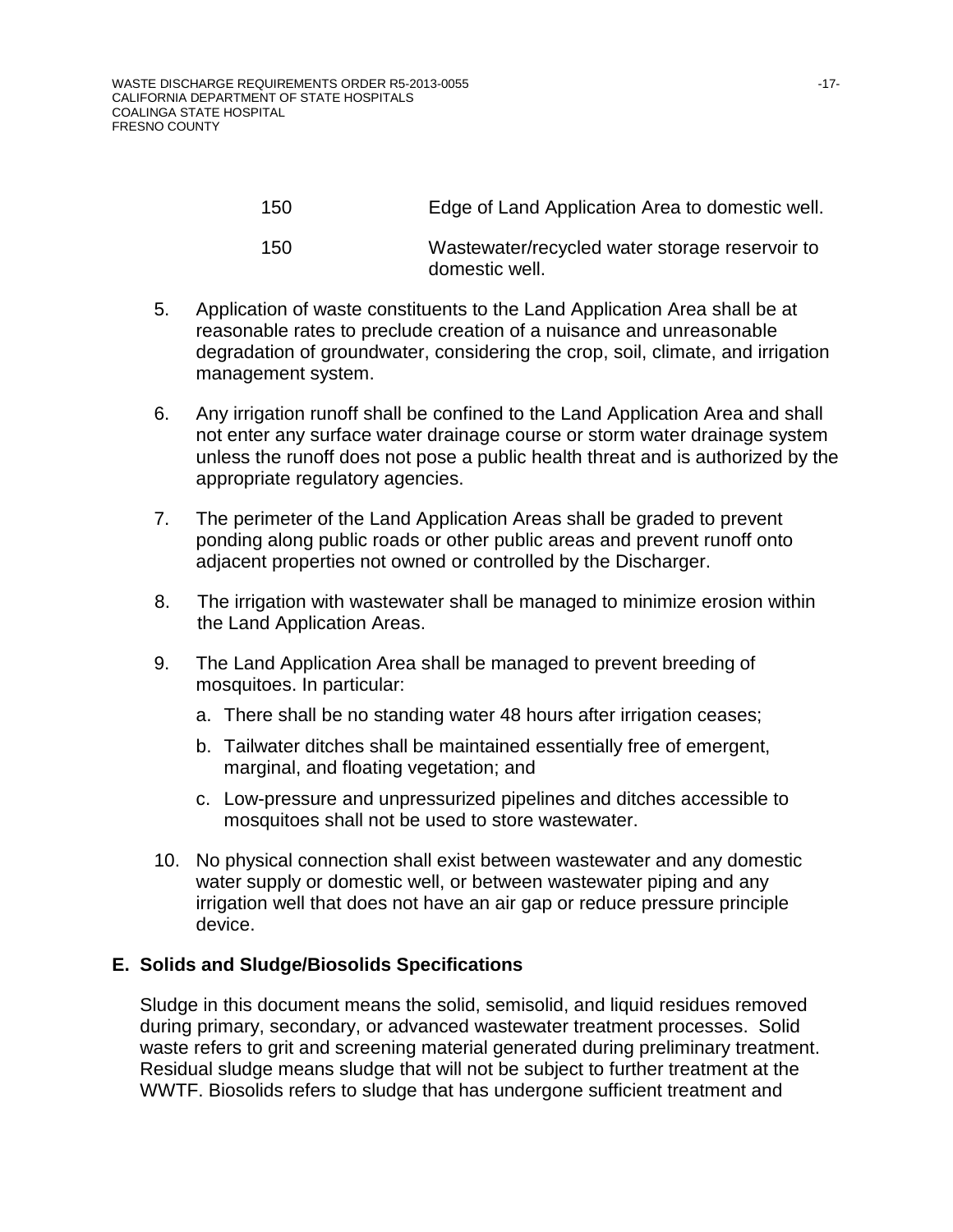testing to qualify for reuse pursuant to federal and state regulations as a soil amendment for agriculture, silviculture, horticulture, and land reclamation.

- 1. Sludge and solid waste shall be removed from screens, sumps, aeration basins, ponds, clarifiers, etc., as needed to ensure optimal plant operation.
- 2. Treatment and storage of sludge generated by the WWTF shall be confined to the WWTF property.
- 3. Any handling and storage of residual sludge, solid waste, and biosolids on property of the WWTF shall be temporary (i.e., no longer than two years) and controlled and contained in a manner that minimizes leachate formation and precludes infiltration of waste constituents into soils in a mass or concentration that will violate groundwater limitations of this Order.
- 4. Residual sludge, biosolids, and solid waste shall be disposed of in a manner approved by the Executive Officer and consistent with Title 27. Removal for further treatment, disposal, or reuse at sites (i.e., landfill, composting sites, soil amendment sites) operated in accordance with valid waste discharge requirements issued by a regional water quality control board will satisfy this specification.
- 5. Biosolids shall comply at the time of application with either Class A or Class B pathogen reduction standards as listed in 40 CFR 503.
- 6. Biosolids shall comply with one of the vector attraction reduction standards as listed in 40 CFR 503.33.
- 7. Biosolids shall not be applied during periods of heavy rainfall or when the ground is saturated.
- 8. Use of biosolids as a soil amendment shall comply with valid waste discharge requirements issued by a regional water quality control board or State Water Board. In most cases, this means General Order 2004-0012-DWQ (State Water Board Water Quality Order No. 2004-12-DWQ "General Waste Discharge Requirements for the Discharge of Biosolids to Land for Use as a Soil Amendment in Agricultural, Silvicultural, Horticultural, and Land Reclamation Activities"). For a biosolids use project to be authorized by General Order 2004- 0012-DWQ, the Discharger must file a complete Notice of Intent and receive a Notice of Applicability for each project.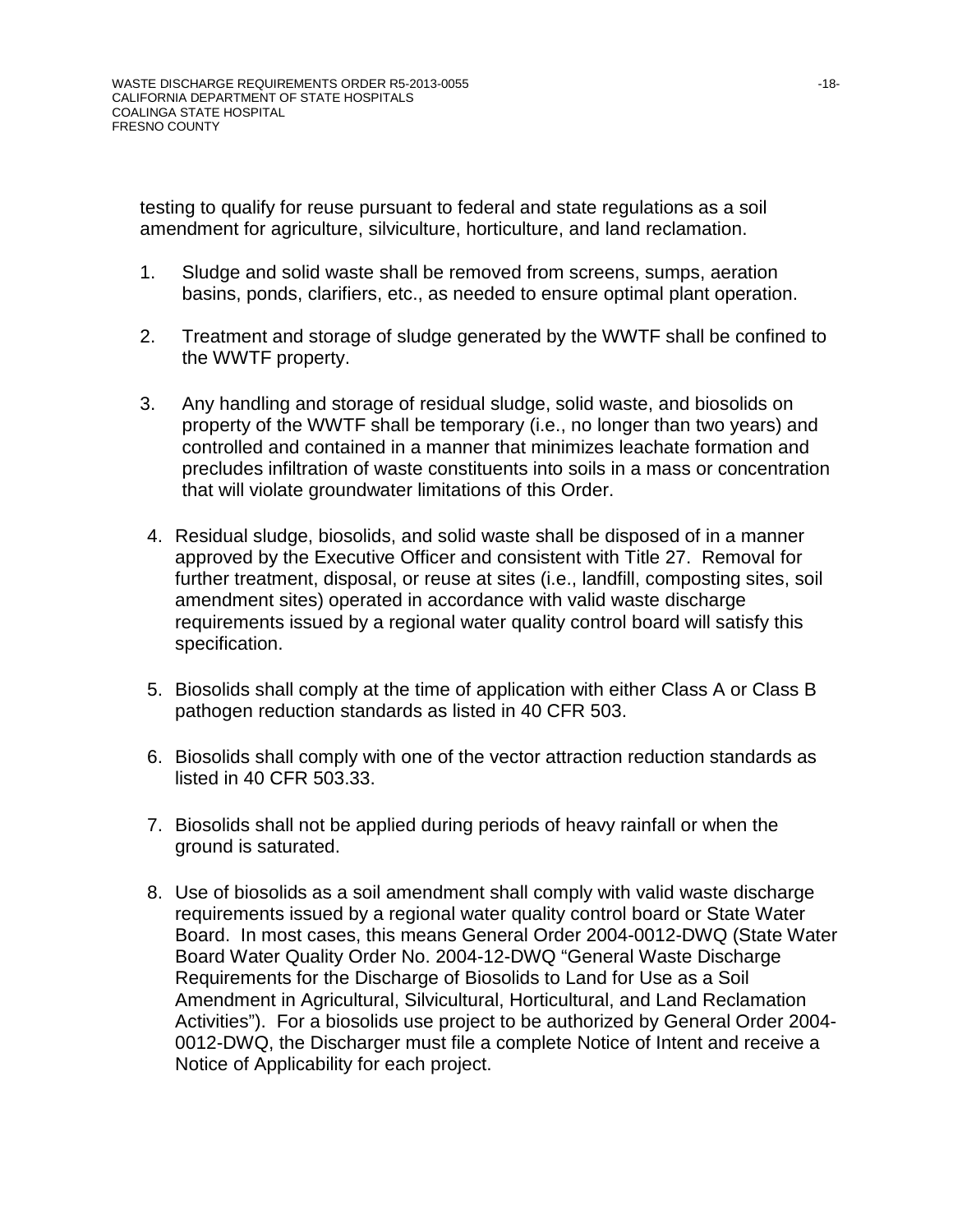9. Any proposed change in solids disposal practices shall be reported to the Executive Officer in writing at least 90 days in advance of the change.

### **F. Groundwater Limitations**

- 1. Release of waste constituents from any treatment or storage component associated with the WWTF shall not cause or contribute to groundwater:
	- a. Containing concentrations of constituents identified below, or natural background quality, whichever is greater.
		- (i) Nitrate as nitrogen of 10 mg/L.
		- (ii) For constituents identified in Title 22, the Primary and Secondary MCLs quantified therein.
	- b. Total Coliform Organisms of equal to or greater than 2.2 MPN/100 mL over any seven-day period.

## **G. Provisions**

- 1. The Discharger shall comply with the Standard Provisions and Reporting Requirements for Waste Discharge Requirements, dated 1 March 1991 (Standard Provisions), which are a part of this Order.
- 2. The Discharger shall comply with Monitoring and Reporting Program (MRP) R5-2013-0055, which is part of this Order, and any revisions thereto as adopted by the Central Valley Water Board or approved by the Executive Officer.
- 3. The Discharger shall keep at the WWTF office copies of this Order including its MRP, Information Sheet, Attachments, and Standard Provisions, for reference by operating personnel. Key operating personnel shall be familiar with its contents.
- 4. The Discharger must at all times properly operate and maintain its respective facilities and systems of treatment and control (and related appurtenances) that are installed or used to achieve compliance with the conditions of this Order. Proper operation and maintenance also include adequate laboratory controls and appropriate quality assurance procedures. This Provision requires the operation of back-up or auxiliary facilities or similar systems that are installed only when the operation is necessary to achieve compliance with the conditions of the Order.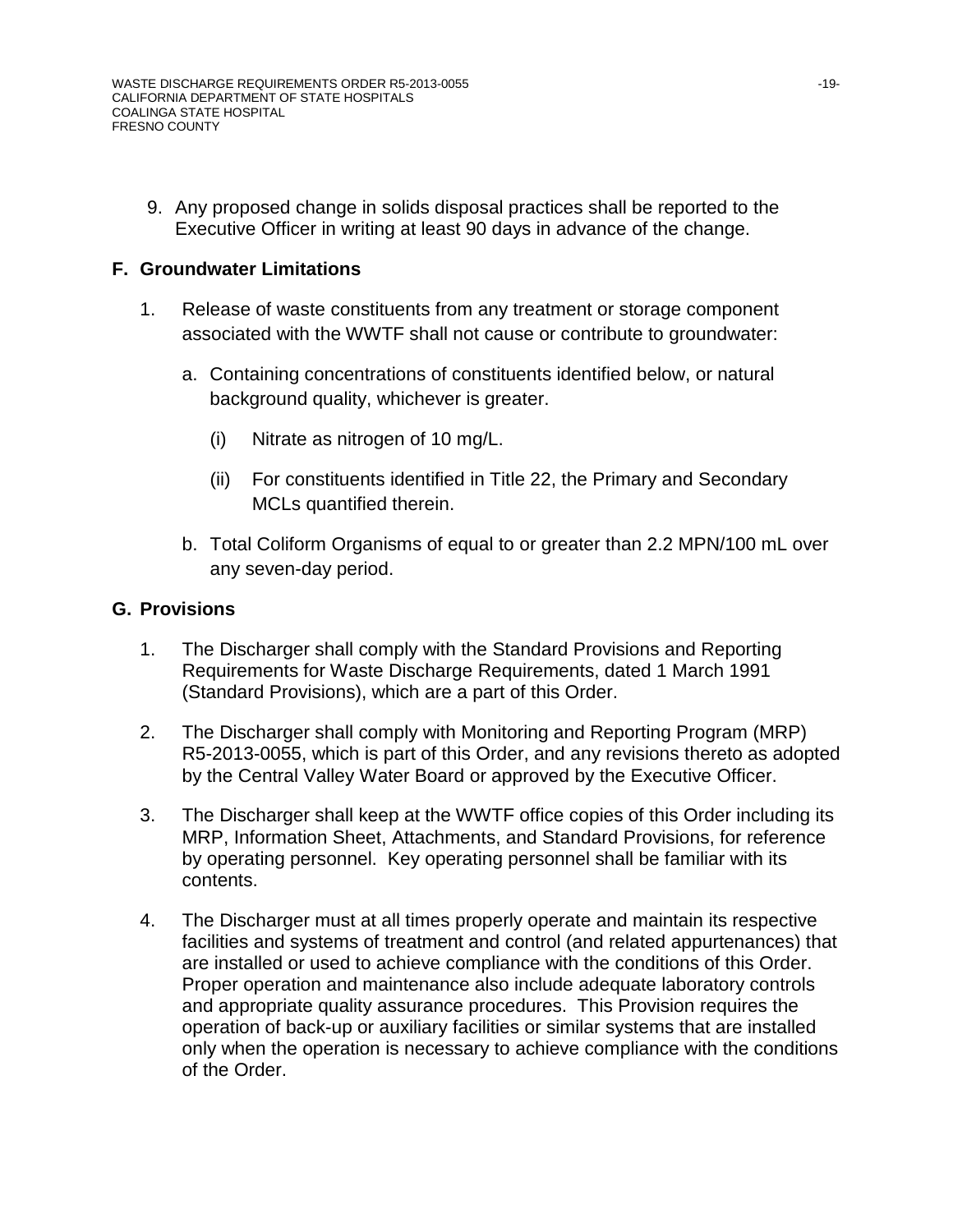- 5. All technical reports and work plans required herein that involve planning, investigation, evaluation, or design, or other work requiring interpretation and proper application of engineering or geologic sciences, shall be prepared by or under the direction of a person registered to practice in California pursuant to California Business and Professions Code sections 6735, 7835, and 7835.1. As required by these laws, completed technical reports and work plans must bear the signature(s) and seal(s) of the registered professional(s) in a manner such that all work can be clearly attributed to the professional responsible for the work. All reports required herein are required pursuant to Water Code section 13267.
- 6. The Discharger must comply with all conditions of this Order, including timely submittal of technical and monitoring reports as directed by the Executive Officer. Accordingly, the Discharger shall submit to the Central Valley Water Board on or before each report due date the specified document or, if an action is specified, a written report detailing evidence of compliance with the date and task. If noncompliance is being reported, the reasons for such noncompliance shall be stated, plus an estimate of the date when the Discharger will be in compliance. The Discharger shall notify the Central Valley Water Board by letter when it returns to compliance with the time schedule.
- 7. In the event of any change in control or ownership of land or waste treatment and storage facilities presently owned or controlled by the Discharger, the Discharger shall notify the succeeding owner or operator of the existence of this Order by letter, a copy of which shall be immediately forwarded to the Central Valley Water Board.
- 8. To assume operation under this Order, the succeeding owner or operator must apply in writing to the Executive Officer requesting transfer of the Order. The request must contain the requesting entity's full legal name, the state of incorporation if a corporation, the address and telephone number of the persons responsible for contact with the Central Valley Water Board and a statement. The statement shall comply with the signatory paragraph of Standard Provision B. 3 and state that the new owner or operator assumes full responsibility for compliance with this Order. Failure to submit the request shall be considered a discharge without requirements, a violation of the Water Code. If approved by the Executive Officer, the transfer request will be submitted to the Central Valley Water Board for its consideration of transferring the ownership of this Order at one of its regularly scheduled meetings.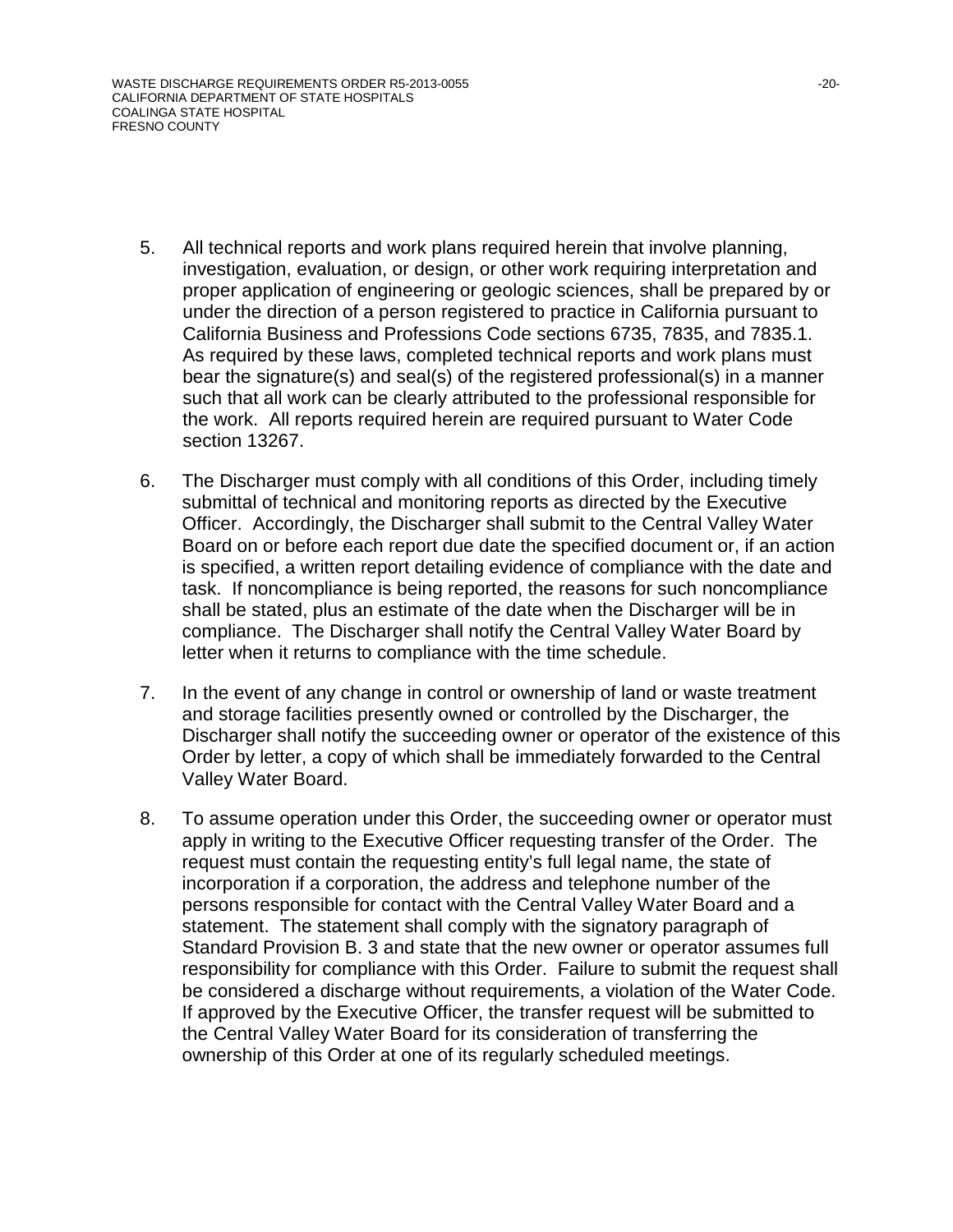- 9. The Discharger shall submit the technical reports and work plans required by this Order for Central Valley Water Board staff consideration and incorporate comments they may have in a timely manner, as appropriate.
- 10. As a means of discerning compliance with Discharge Specification C.10, the dissolved oxygen (DO) content in the upper one foot of any wastewater pond shall not be less than 1.0 mg/L for three consecutive weekly sampling events. If the DO in any single pond is below 1.0 mg/L for three consecutive sampling events, the Discharger shall report the findings to the Regional Water Board in writing within 10 days and shall include a specific plan to resolve the low DO results within 30 days.
- 11. As described in the Standard Provisions, the Discharger shall report promptly to the Central Valley Water Board any material change or proposed change in the character, location, or volume of the discharge.
- 12. The Discharger shall use the best practicable cost-effective control technique(s) including proper operation and maintenance, to comply with this Order.
- 13. By **2 December 2013**, the Discharger shall submit a Salinity Management Plan, with salinity source reduction goals and an implementation time schedule for Executive Officer approval. The control plan should identify any additional methods that could be used to further reduce the salinity of the discharge to the maximum extent feasible, include an estimate on load reductions that may be attained through the methods identified, and provide a description of the tasks, cost, and time required to investigate and implement various elements in the salinity control plan. The Discharger shall implement the plan in accordance with the approved schedule.
- 14. If the Central Valley Water Board determines that waste constituents in the discharge have reasonable potential to cause or contribute to an exceedance of an objective for groundwater, this Order may be reopened for consideration of addition or revision of appropriate numerical effluent or groundwater limitations for the problem constituents.
- 15. The Central Valley Water Board is currently implementing the CV-SALTS initiative to develop a Basin Plan amendment that will establish a salt and nitrate management plan for the Central Valley. Through this effort the Basin Plan may be amended to define how the narrative water quality objectives are to be interpreted for the protection of agricultural use. If new information or evidence indicates that groundwater limitations different than those prescribed herein are appropriate, this Order will be reopened to incorporate such limits.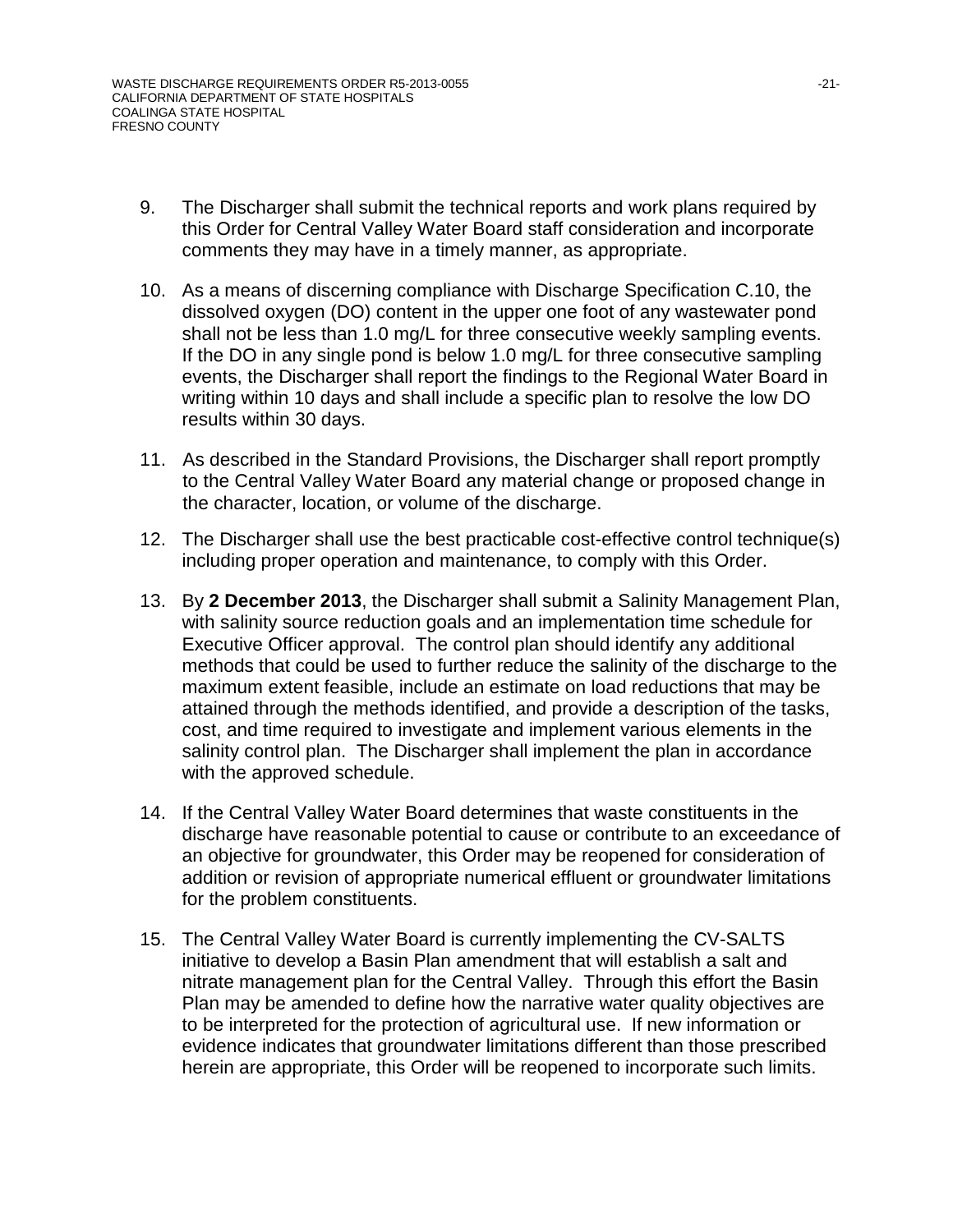16. The Central Valley Water Board will review this Order periodically and will revise requirements when necessary.

If, in the opinion of the Executive Officer, the Discharger fails to comply with the provisions of this Order, the Executive Officer may refer this matter to the Attorney General for judicial enforcement, may issue a complaint for administrative civil liability, or may take other enforcement actions. Failure to comply with this Order may result in the assessment of Administrative Civil Liability of up to \$10,000 per violation, per day, depending on the violation, pursuant to the Water Code, including sections 13268, 13350 and 13385. The Central Valley Water Board reserves its right to take any enforcement actions authorized by law.

Any person aggrieved by this action may petition the State Water Board to review the action in accordance with Water Code section 13320 and California Code of Regulations, title 23, sections 2050 and following. The State Water Board must receive the petition by 5:00 p.m., 30 days after the date of this Order, except that if the thirtieth day following the date of this Order falls on a Saturday, Sunday, or state holiday, the petition must be received by the State Water Board by 5:00 p.m. on the next business day. Copies of the law and regulations applicable to filing petitions may be found on the Internet at:

[http://www.waterboards.ca.gov/public\\_notices/petitions/water\\_quality](http://www.waterboards.ca.gov/public_notices/petitions/water_quality)

or will be provided upon request.

I, PAMELA C. CREEDON, Executive Officer, do hereby certify the foregoing is a full, true, and correct copy of an Order adopted by the California Regional Water Quality Control Board, Central Valley Region on 31 May 2013.

*Original signed by:*

\_\_\_\_\_\_\_\_\_\_\_\_\_\_\_\_\_\_\_\_\_\_\_\_\_\_\_\_\_\_\_\_\_\_ PAMELA C. CREEDON, Executive Officer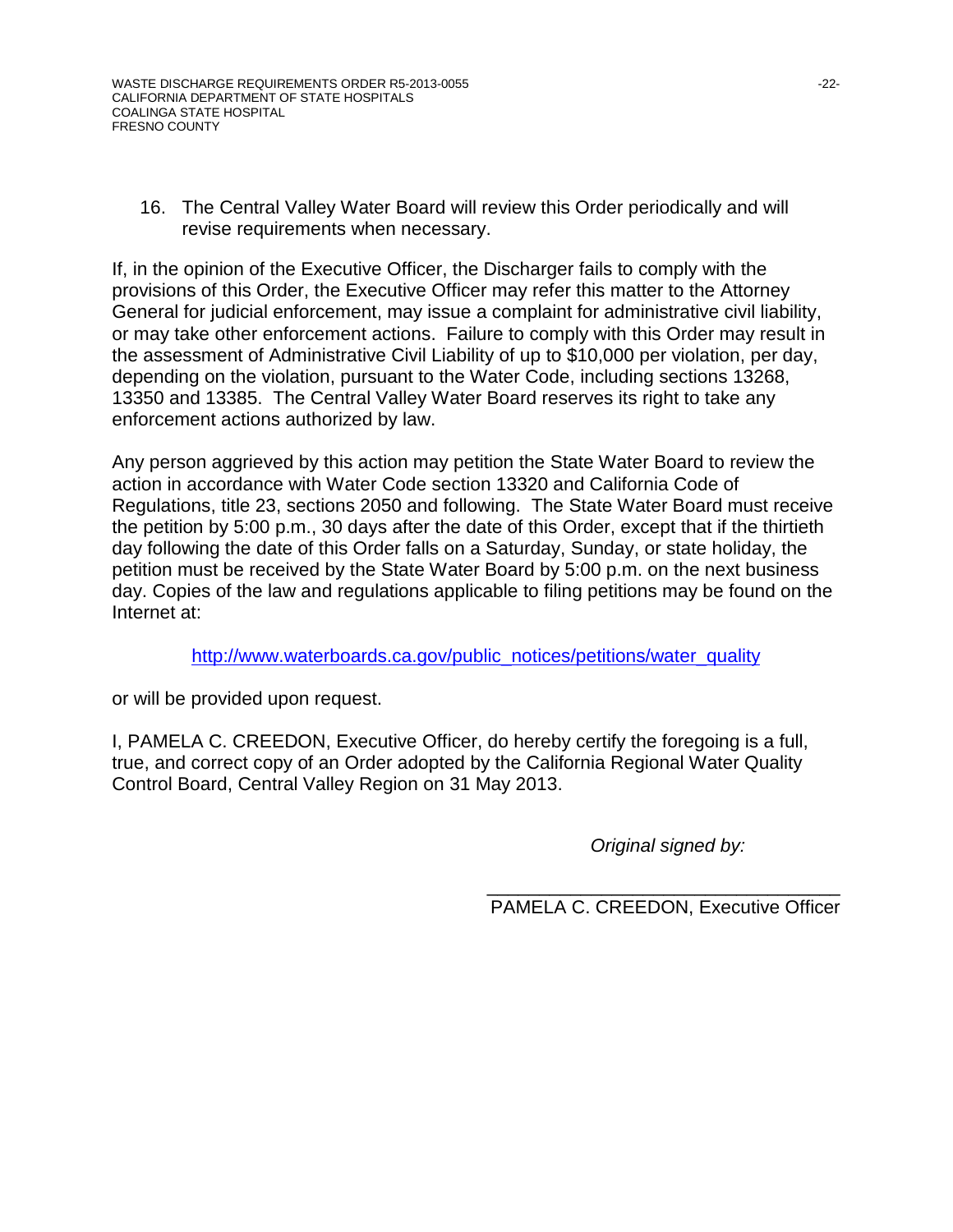## **Order Attachments:**

- A Location Map
- B. Nonpotable International Water Symbol

Monitoring and Reporting Program R5-2013-0055 Information Sheet Standard Provisions (1 March 1991) (separate attachment to the Discharger only)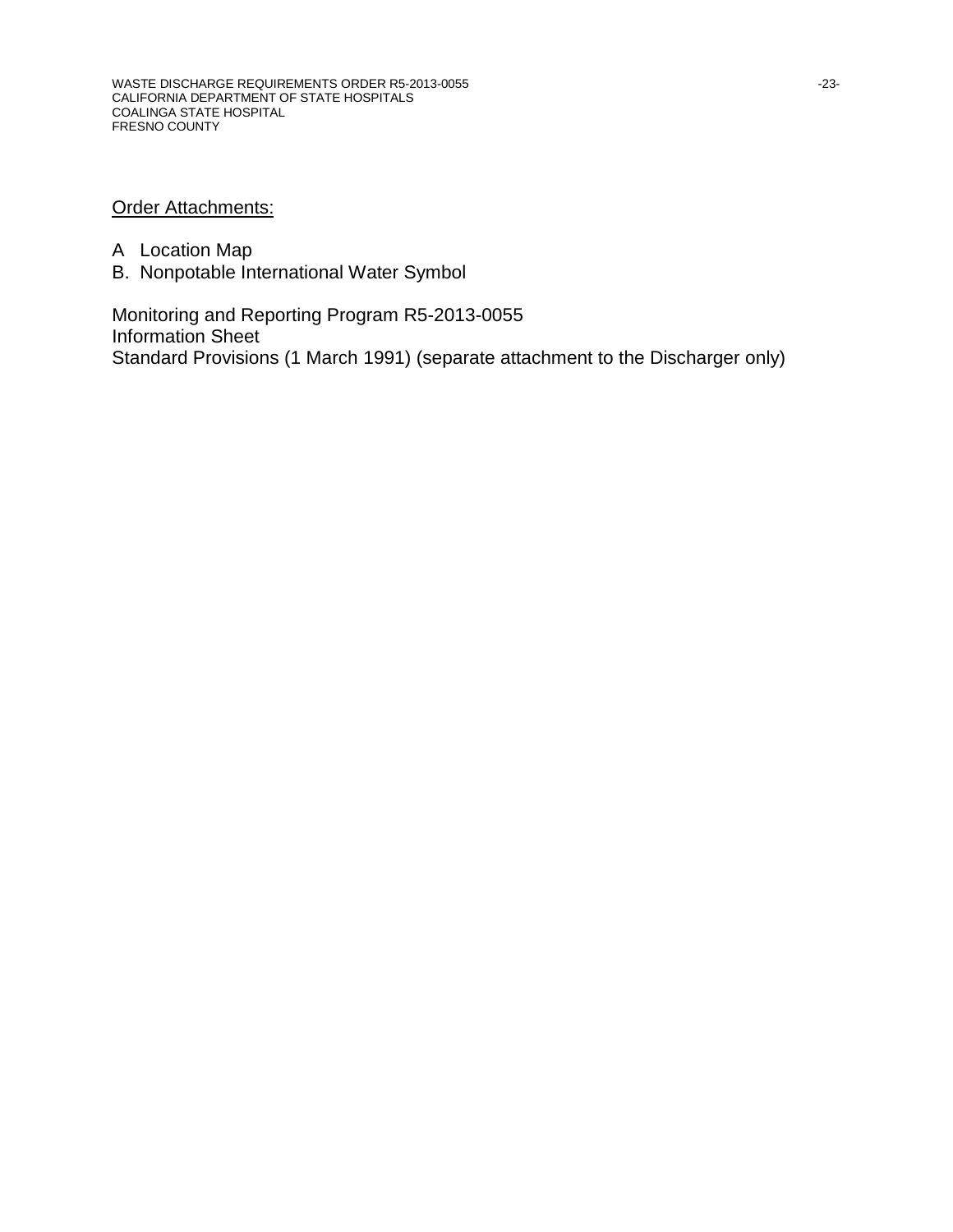### CALIFORNIA REGIONAL WATER QUALITY CONTROL BOARD CENTRAL VALLEY REGION

### MONITORING AND REPORTING PROGRAM R5-2013-0055 FOR CALIFORNIA DEPARTMENT OF STATE HOSPITALS COALINGA STATE HOSPITAL FRESNO COUNTY

This Monitoring and Reporting Program (MRP) is required pursuant to Water Code section 13267.

The Discharger shall not implement any changes to this MRP unless and until the Central Valley Water Board adopts, or the Executive Officer issues, a revised MRP. Changes to sample location shall be established with concurrence of Central Valley Water Board staff, and a description of the revised stations shall be submitted for approval by the Executive Officer.

All samples shall be representative of the volume and nature of the discharge or matrix of material sampled. All analyses shall be performed in accordance with *Standard Provisions and Reporting Requirements for Waste Discharge Requirements*, dated 1 March 1991 (Standard Provisions).

Field test instruments (such as pH) may be used provided that the operator is trained in the proper use of the instrument and each instrument is serviced and/or calibrated at the recommended frequency by the manufacturer or in accordance with manufacturer instructions.

Analytical procedures shall comply with the methods and holding times specified in the following: *Methods for Organic Chemical Analysis of Municipal and Industrial Wastewater* (EPA); *Test Methods for Evaluating Solid Waste* (EPA); *Methods for Chemical Analysis of Water and Wastes* (EPA); *Methods for Determination of Inorganic Substances in Environmental Samples* (EPA); *Standard Methods for the Examination of Water and Wastewater* (APHA/AWWA/WEF); and *Soil, Plant and Water Reference Methods for the Western Region* (WREP 125). Approved editions shall be those that are approved for use by the United States Environmental Protection Agency or the California Department of Public Health's Environmental Laboratory Accreditation Program. The Discharger may propose alternative methods for approval by the Executive Officer.

If monitoring consistently shows no significant variation in magnitude of a constituent concentration or parameter after a statistically significant number of sampling events, the Discharger may request this MRP be revised to reduce monitoring frequency. The proposal must include adequate technical justification for reduction in monitoring frequency.

A glossary of terms used within this MRP is included on page 8.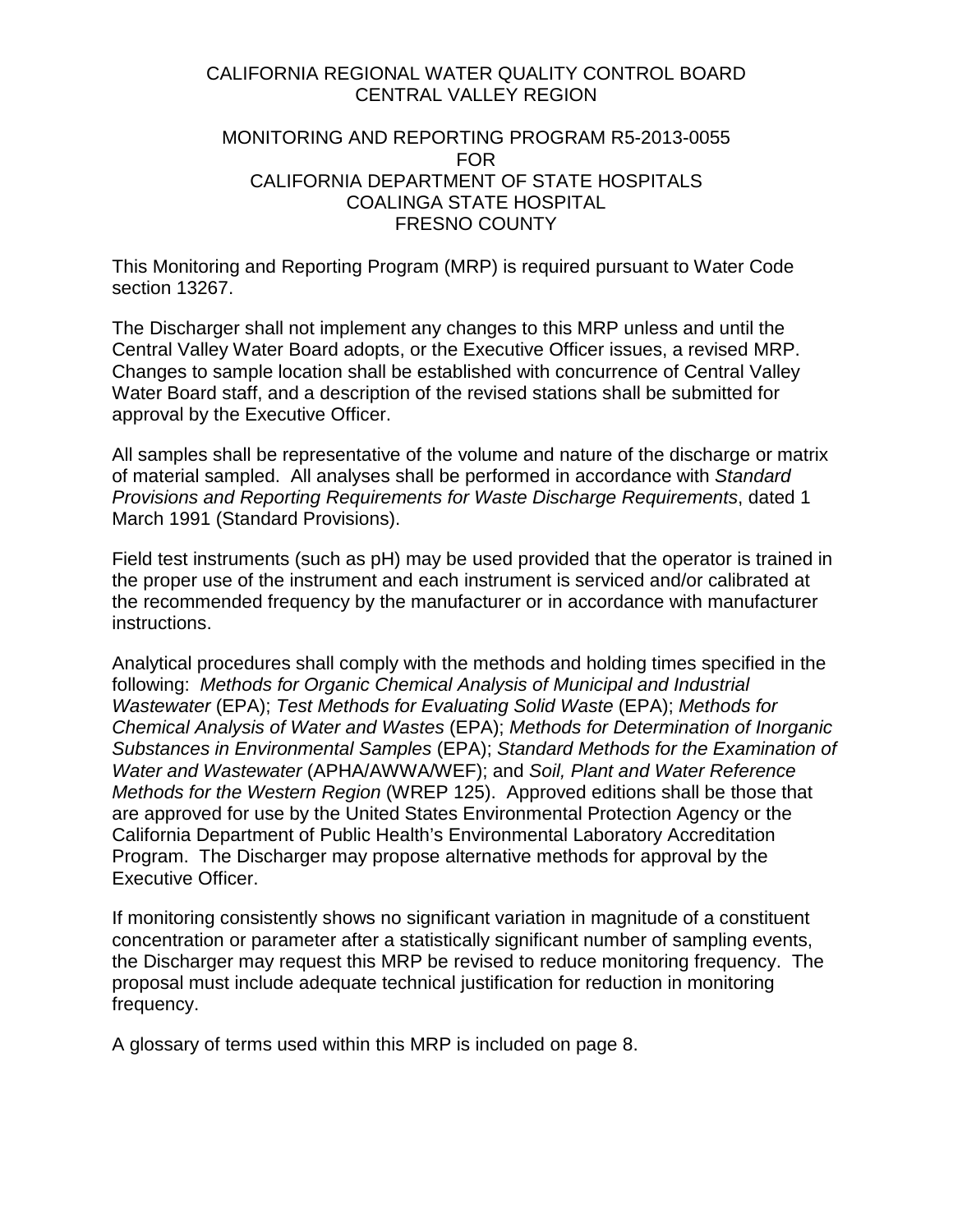The Discharger shall monitor the following locations to demonstrate compliance with the requirements of this Order:

| <b>Monitoring Location Name</b> | <b>Monitoring Location Description</b>                                                                                                                     |
|---------------------------------|------------------------------------------------------------------------------------------------------------------------------------------------------------|
| <b>INF-001</b>                  | Location where a representative sample of<br>the WWTF's influent can be obtained prior<br>to any additives, treatment processes, and<br>plant return flow. |
| <b>EFF-001</b>                  | Location where a representative sample of<br>the WWTF's effluent can be obtained prior<br>to discharge into the storage ponds.                             |
| <b>EFF-002</b>                  | Location where the WWTF's effluent flow<br>can be measured after the storage ponds<br>and prior to discharge to the Land<br>Application Area.              |

## **INFLUENT MONITORING**

Influent samples shall be collected at the inlet of the headworks at INF-001. Influent monitoring shall include at least the following:

| Frequency            | Constituent/Parameter          | Units    | Sample Type       |
|----------------------|--------------------------------|----------|-------------------|
| Continuous           | Flow                           | mgd      | Meter             |
| Weekly               | pН                             | pH Units | Meter             |
| <b>Twice Monthly</b> | BOD <sub>5</sub>               | mg/L     | 24-hour composite |
| <b>Twice Monthly</b> | TSS                            | mg/L     | 24-hour composite |
| Monthly              | Monthly Average Discharge Flow | mgd      | Computed          |

## **EFFLUENT MONITORING**

The Discharger shall monitor treated effluent at EFF-001 as follows. Effluent samples shall be representative of the volume and nature of the discharges. Time of collection of the samples shall be recorded. If the discharge is intermittent rather than continuous, then on the first day of each such intermittent discharge, the Discharger shall monitor and record data for all of the constituents listed below, after which the frequencies of analysis given in the schedule shall apply for the duration of each such intermittent discharge. Effluent monitoring shall include at least the following: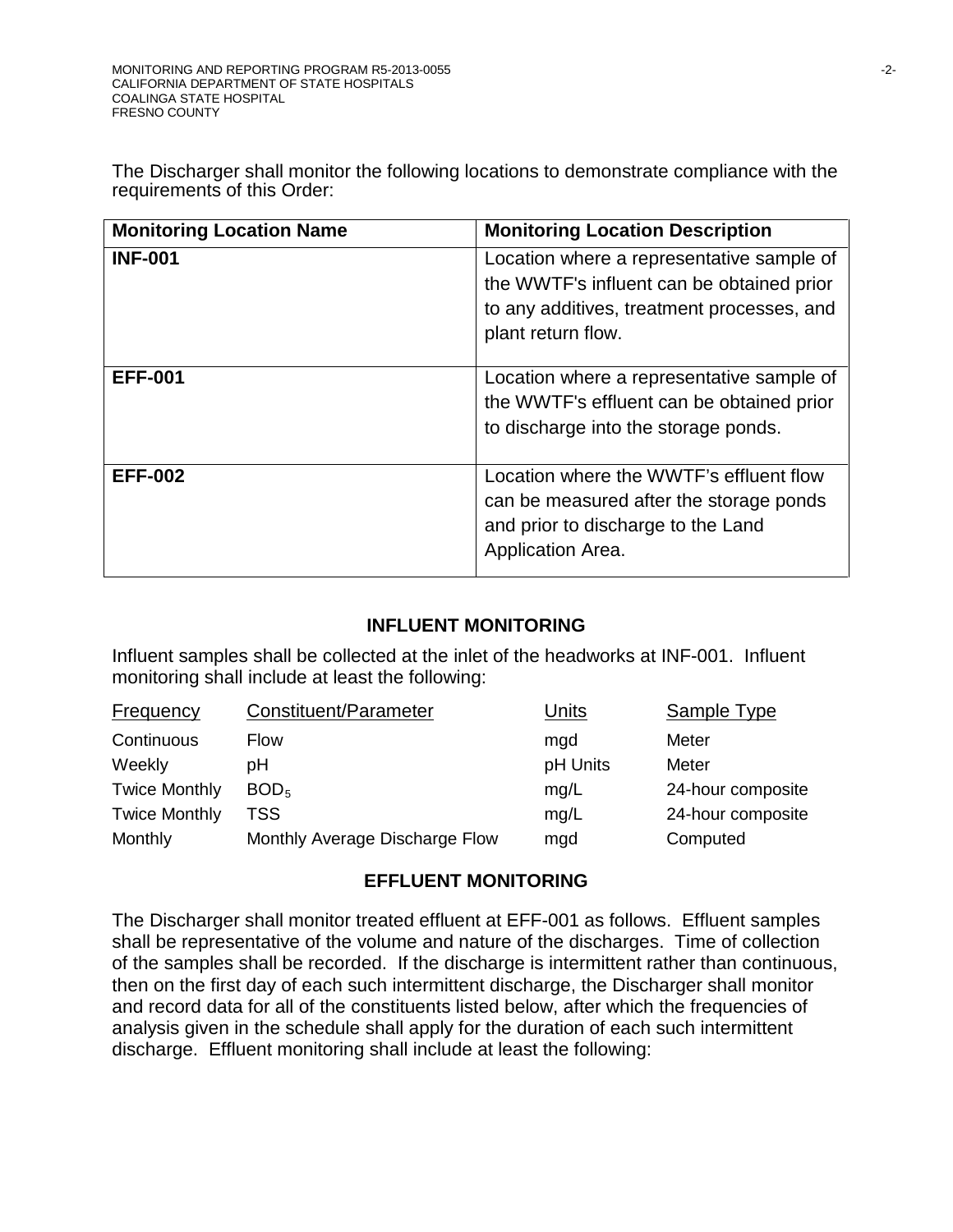#### **EFFLUENT MONITORING**

| <b>Frequency</b>     | Constituent/Parameter   | Units    | Sample Type |
|----------------------|-------------------------|----------|-------------|
| Weekly               | рH                      | pH Units | Grab        |
| <b>Twice Monthly</b> | EC                      | umhos/cm | Grab        |
| <b>Twice Monthly</b> | TDS                     | mg/L     | Grab        |
| <b>Twice Monthly</b> | BOD <sub>5</sub>        | mg/L     | Grab        |
| <b>Twice Monthly</b> | <b>TSS</b>              | mg/L     | Grab        |
| Monthly              | Nitrate as N            | mg/L     | Grab        |
| Monthly              | <b>TKN</b>              | mg/L     | Grab        |
| Monthly              | Ammonia                 | mg/L     | Grab        |
| Monthly              | <b>Total Nitrogen</b>   | mg/L     | Computed    |
| Monthly              | Chloride                | mg/L     | Grab        |
| Monthly              | Sodium                  | mg/L     | Grab        |
| Annually             | <b>General Minerals</b> | mg/L     | Grab        |
|                      |                         |          |             |

#### **POND MONITORING**

Effluent storage ponds monitoring shall include at least the following:

| <b>Frequency</b> | Constituent/Parameter | <u>Units</u> | Sample Type |
|------------------|-----------------------|--------------|-------------|
| Weekly           | Freeboard             | Feet'        | Calculated  |
| Weekly           | DO <sup>2</sup>       | ma/L         | $G$ rab $3$ |

1. To nearest quarter (0.25') of a foot.

2. Should the DO be below 1.0 mg/L during a weekly sampling event, the Discharger shall take all reasonable steps to correct the problem and commence daily DO monitoring in the affected ponds until the problem has been resolved.

3. Between 8:00 and 9:00 a.m.

Permanent markers (e.g., staff gauges) shall be placed in the effluent storage ponds. The markers shall have calibrations indicating water level at the design capacity and available operational freeboard. The Discharger shall inspect the condition of the effluent storage ponds once per week and write visual observations in a bound logbook. Notations shall include observations of whether weeds are developing in the water or along the bank, and their location; whether dead algae, vegetation, scum, or debris are accumulating on the effluent storage pond surface and their location; whether burrowing animals or insects are present; and the color of the pond water (e.g., dark sparkling green, dull green, yellow, gray, tan, brown, etc.).

### **SOURCE WATER MONITORING**

The Discharger shall collect samples from its supply and analyze them for the constituents shown in the following table.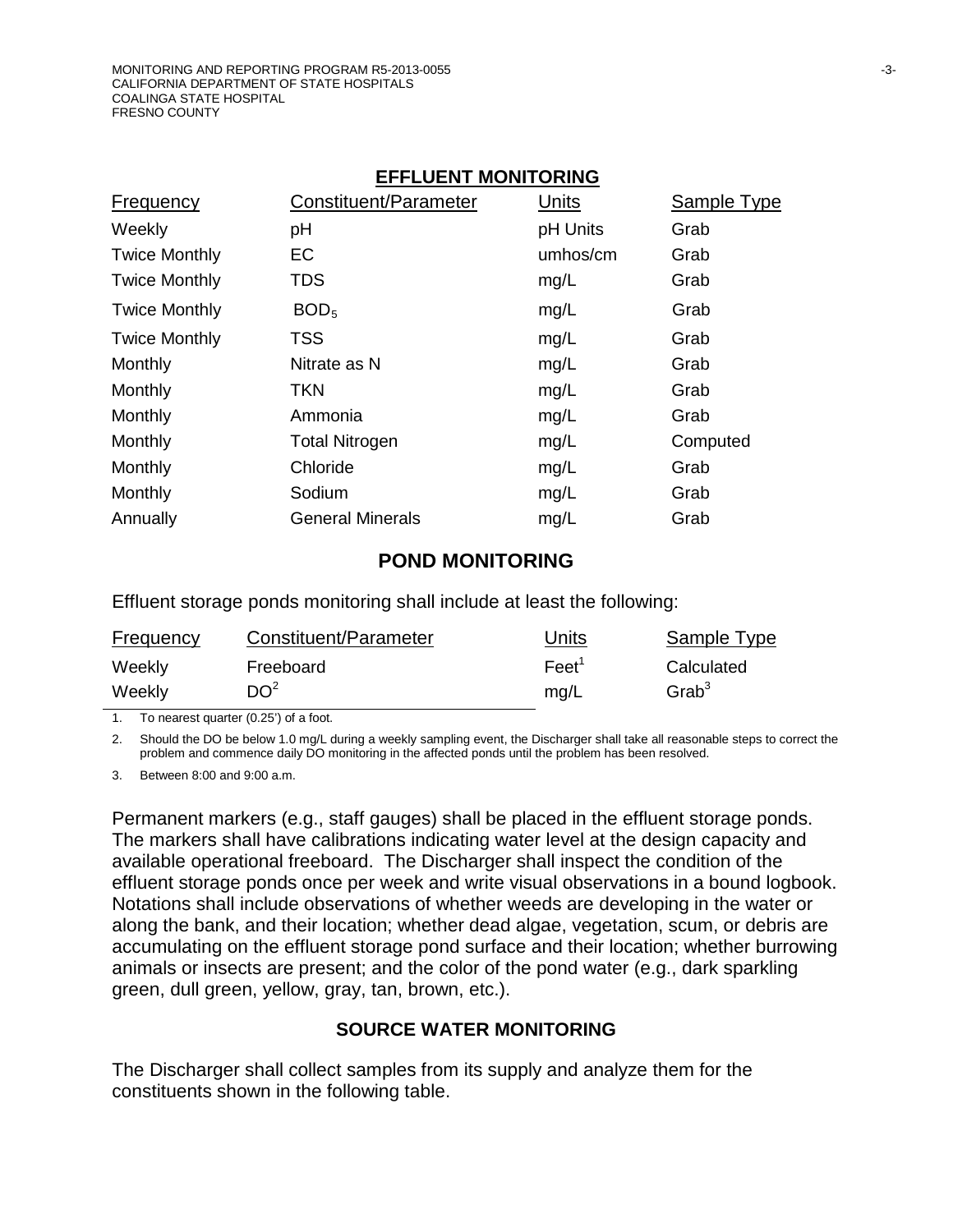| <b>Frequency</b>      | Constituent/Parameter   | Units    | <b>Sample</b> |
|-----------------------|-------------------------|----------|---------------|
| Monthly               | EC.                     | umhos/cm | Grab          |
| Annually <sup>1</sup> | <b>General Minerals</b> | mg/L     | Grab          |
|                       |                         |          |               |

1. Annually is once a year, with samples collected in the third quarter (July through September) of each year.

### **SLUDGE/BIOSOLIDS MONITORING**

The Discharger shall inspect the storage ponds annually for the presence and thickness of sludge accumulation in the storage ponds and the results shall be included in the Fourth Quarter Monitoring Report. The Discharger shall report to the Central Valley Water Board when sludge needs to be removed from the storage ponds.

### **LAND APPLICATION AREA MONITORING**

The Discharger shall monitor effluent applied to the Land Application Area at EFF-002. The Discharger must also perform the routine monitoring and loading calculations for each discrete irrigation area within the Land Application Area. Data shall be collected and presented in tabular format in accordance with Table 2. For the requested loading calculations, the volume of wastewater shall be expressed in acre feet as indicated in Table 2.

| <b>Frequency</b> | Constituent/Parameter | Units     | Sample Type |
|------------------|-----------------------|-----------|-------------|
| Continuous       | <b>Flow</b>           | acre feet | Meter       |

In addition, the Discharger shall inspect the Land Application Area, at a minimum of, on a weekly basis. Evidence of erosion, field saturation, runoff, and the presence of nuisance conditions (i.e., flies, ponding, etc.) shall be noted in field logs and included as part of the quarterly monitoring reports.

### **REPORTING**

All monitoring results shall be reported in **Quarterly Monitoring Reports** which are due by the first day of the second month after the calendar quarter. Therefore, monitoring reports are due as follows:

| <b>First Quarter Monitoring Report:</b>  | 1 May       |
|------------------------------------------|-------------|
| <b>Second Quarter Monitoring Report:</b> | 1 August    |
| <b>Third Quarter Monitoring Report:</b>  | 1 November  |
| Fourth Quarter Monitoring Report:        | 1 February. |

**A transmittal letter shall accompany each monitoring report.** The transmittal letter shall discuss any violations that occurred during the reporting period and all actions taken or planned for correcting violations, such as operation or facility modifications. If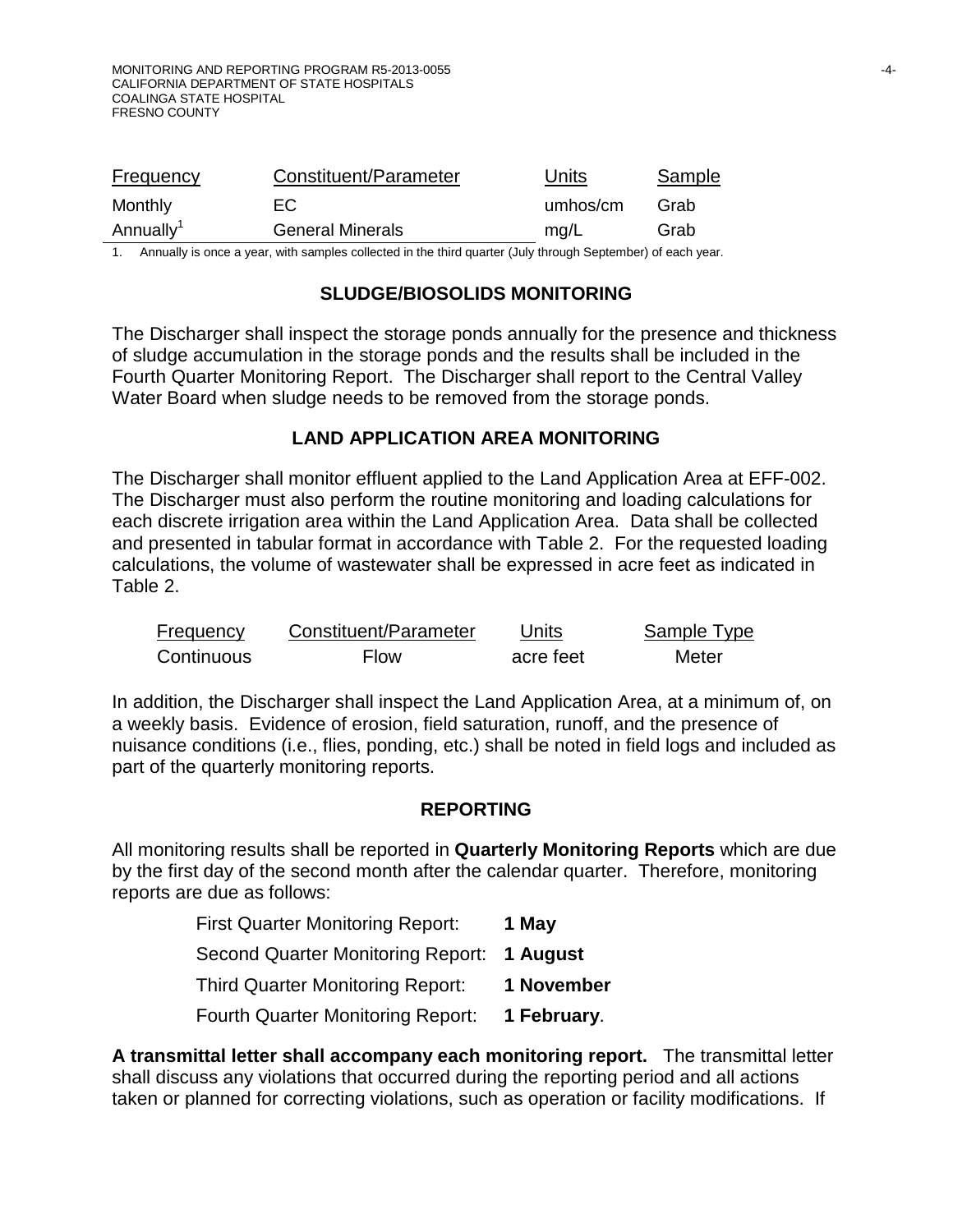the Discharger has previously submitted a report describing corrective actions or a time schedule for implementing the corrective actions, reference to the previous correspondence is satisfactory. Reports shall be submitted whether or not there is a discharge.

The following information is to be included on all monitoring reports, as well as report transmittal letters:

> California Department of State Hospitals Coalinga State Hospital MRP R5-2013-0055 Contact Information (telephone and email)

In reporting monitoring data, the Discharger shall arrange the data in tabular form so that the date, the constituents, and the concentrations are readily discernible. The data shall be summarized in such a manner that illustrates clearly, whether the Discharger complies with waste discharge requirements.

In addition to the details specified in Standard Provision C.3, monitoring information shall include the method detection limit (MDL) and the Reporting limit (RL) or practical quantitation limit (PQL). If the regulatory limit for a given constituent is less than the RL (or PQL), then any analytical results for that constituent that are below the RL (or PQL) but above the MDL shall be reported and flagged as estimated.

If the Discharger monitors any pollutant at the locations designated herein more frequently than is required by this Order, the results of such monitoring shall be included in the calculation and reporting of the values required in the Discharge Monitoring Report Form. Such increased frequency shall be indicated on the Discharge Monitoring Report Form.

All monitoring reports shall comply with the signatory requirements in Standard Provision B.3. All monitoring reports that involve planning, investigation, evaluation, or design, or other work requiring interpretation and proper application of engineering or geologic sciences, shall be prepared by or under the direction of persons registered to practice in California pursuant to California Business and Professions Code sections 6735, 7835, and 7835.1.

### **A. All Quarterly Monitoring Reports** shall include the following:

### **Wastewater Reporting**:

- 1. The results of influent, effluent, and pond monitoring specified on pages 2 and 3.
- 2. For each month of the quarter, calculation of the maximum daily flow and the monthly average flow.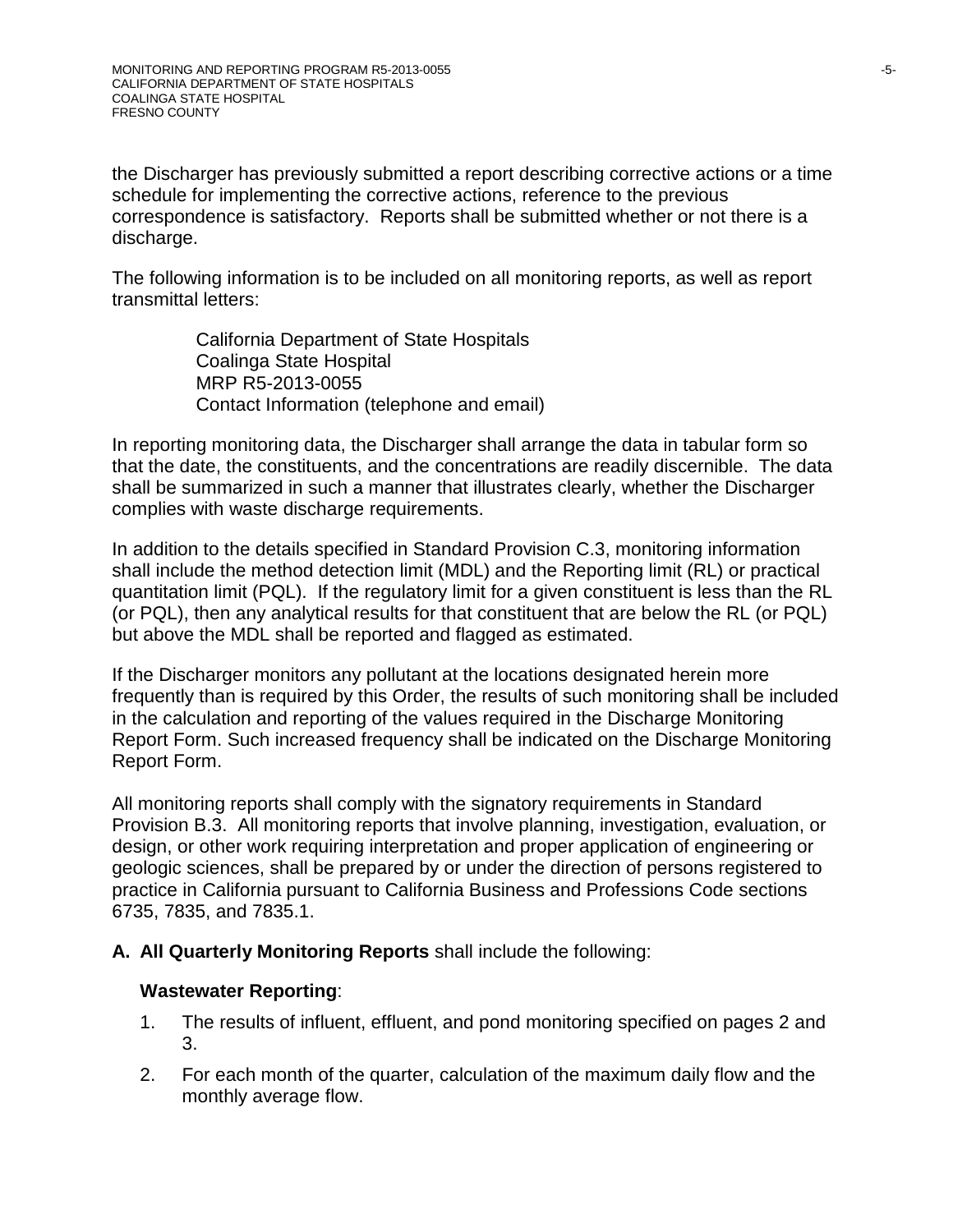- 3. For each month of the quarter, calculation of the 12-month rolling average EC of the discharge using the EC value for that month averaged with the EC values for the previous 11 months.
- 4. A summary of the notations made in the effluent storage pond monitoring log during each quarter. The entire contents of the log do not need to be submitted.

### **Pond Monitoring Reporting**

1. The results of the monitoring specified on page 3.

### **Land Application Area Reporting**

- 1. The results of the routine monitoring and reporting and loading calculations specified on page 4.
- 2. For each month of the quarter, calculation of the monthly hydraulic load for wastewater and supplemental irrigation water (if used) in millions of gallons to each discrete irrigation area.
- 3. A summary of the notations made in the Land Application Area log during each quarter. The entire contents of the log do not need to be submitted.
- **B. Fourth Quarter Monitoring Reports**, in addition to the above, by **1 February** of each year, the Discharger shall submit a written report to the Executive Officer containing the following:

### **Source Water Reporting**

1. The results of the monthly and annual monitoring for the constituents specified on page 4.

### **Facility Information**:

- 1. The names and general responsibilities of all persons employed to operate the produced water treatment systems.
- 2. The names and telephone numbers of persons to contact regarding the WWTF for emergency and routine situations.
- 3. A statement certifying when the flow meters and other monitoring instruments and devices were last calibrated, including identification of who performed the calibration (Standard Provision C.4).
- 4. A statement certifying whether the current operation and maintenance manual, and contingency plan, reflect the WWTF as currently constructed and operated,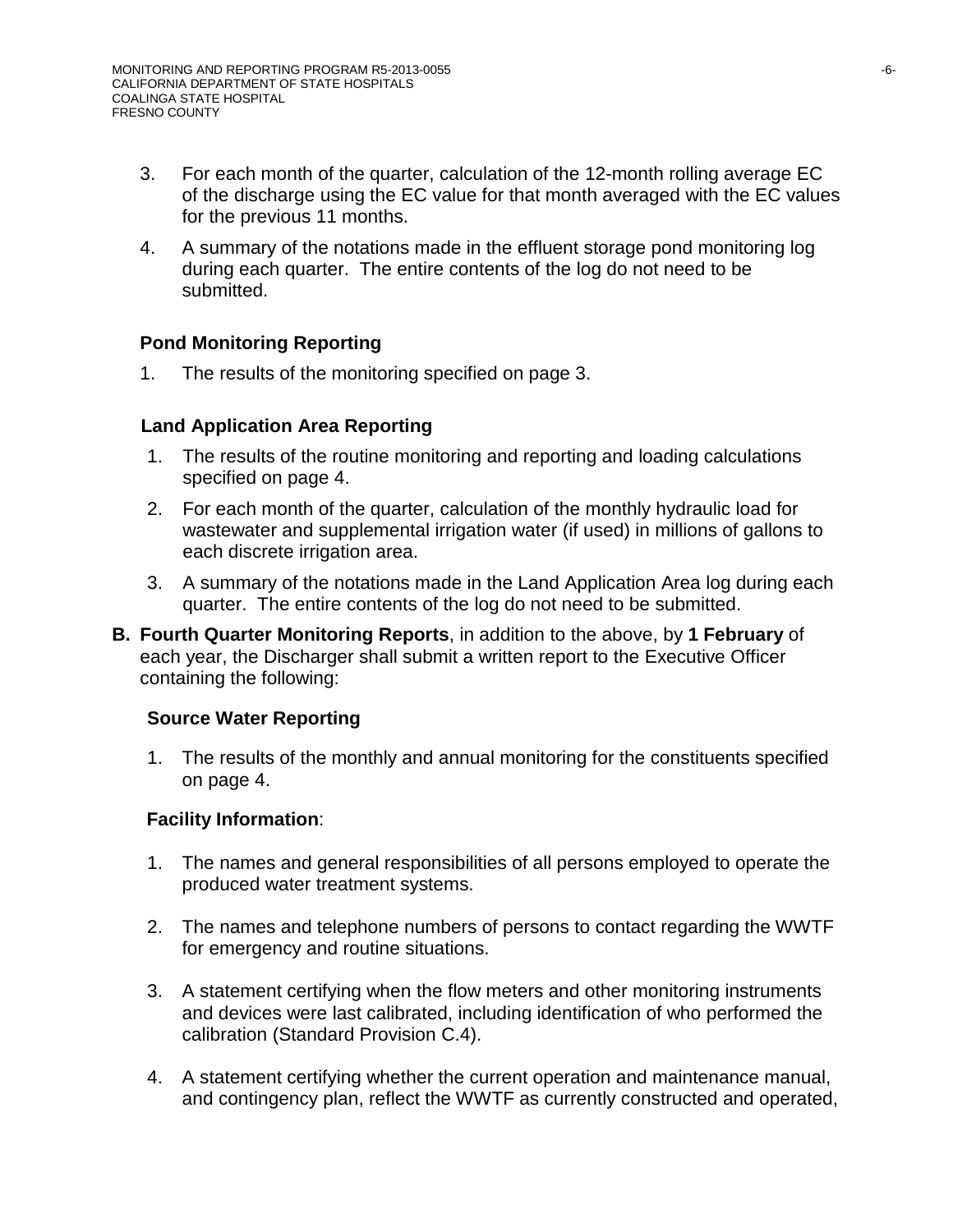and the dates when these documents were last revised and last reviewed for adequacy.

**Sludge/biosolids** monitoring shall be performed per the requirements listed on page 4. Should sludge removal be required, the Discharger shall provide the information listed below. Sludge/biosolids sampling records shall be retained for a minimum of five years in accordance with 40 CFR, Part 503.17. A log shall be kept of sludge/biosolids quantities generated and of handling, application, and disposal activities. The frequency of entries is discretionary; however, the log should be complete enough to serve as a basis to report sludge monitoring. Sludge/biosolids reporting shall include:

- 1. The amount of sludge generated that year, in dry metric tons, and the amount accumulated from previous years.
- 2. Demonstrations of pathogen reduction methods and vector attraction reduction methods, as required in 40 CFR, Parts 503.17 and 503.27, and certifications.
- 3. A description of disposal methods, including the following information related to the disposal methods used at the WWTF. If more than one method is used, include the percentage of sludge production disposed of by each method.
	- a. For landfill disposal, include: the name and location of the landfill receiving the sludge, and the Order number of WDRs that regulate it.
	- b. For land application, include: the location of the site, and the Order number of any WDRs that regulate it.
	- c. For incineration, include: the name and location of the site where sludge incineration occurs, the Order number of WDRs that regulate the site, the disposal method of ash, and the name and location of the facility receiving ash (if applicable).
	- d. For composting, include: the location of the site, and the Order number of any WDRs that regulate it.

The Discharger shall implement the above monitoring program on the first day of the month following adoption of this Order.

Ordered by: *Original signed by:*

PAMELA C. CREEDON, Executive Officer

31 May 2012

(Date)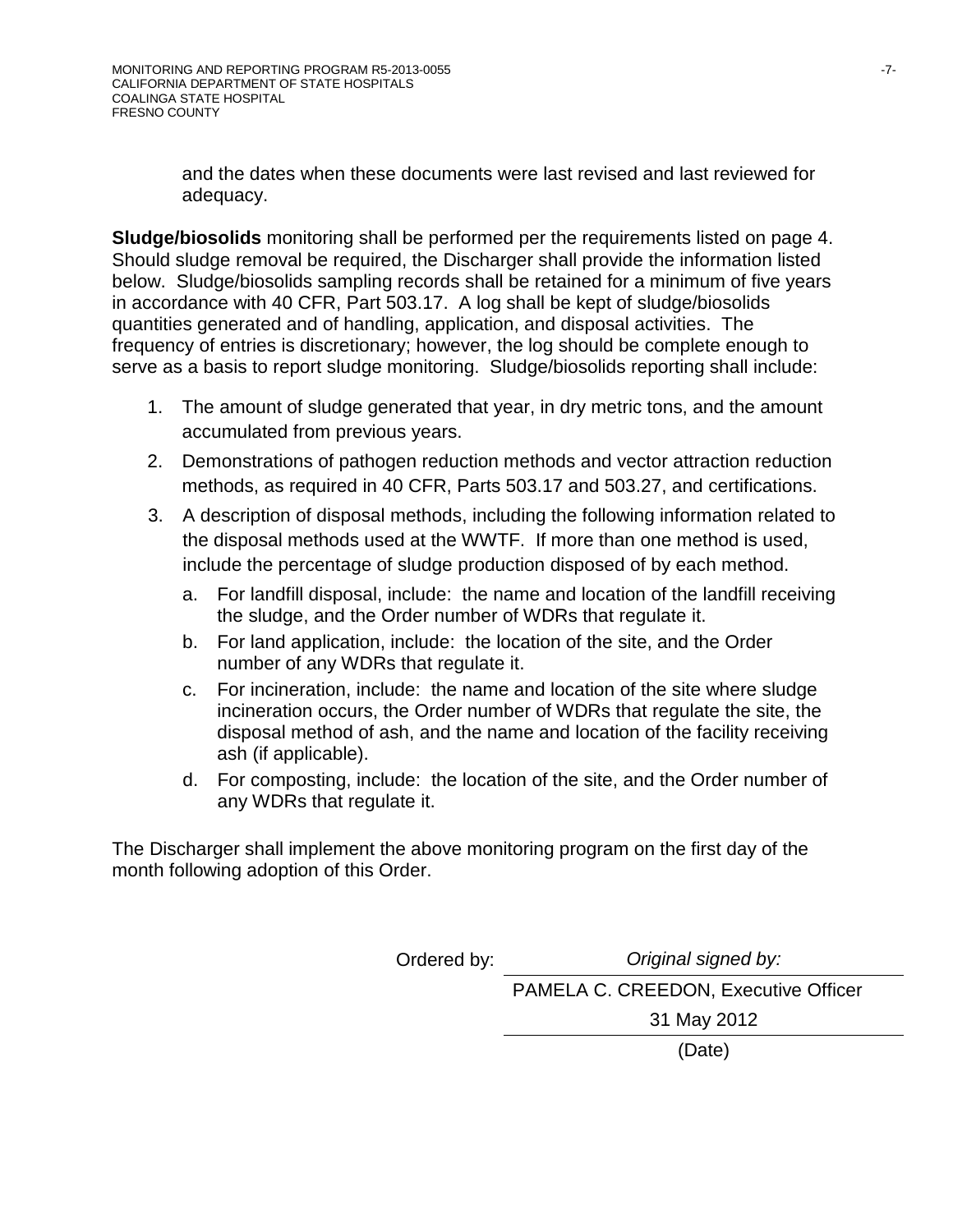## **GLOSSARY**

| BOD <sub>5</sub>        | Five-day biochemical oxygen demand                                                                                                      |                 |            |  |  |  |  |
|-------------------------|-----------------------------------------------------------------------------------------------------------------------------------------|-----------------|------------|--|--|--|--|
| <b>CBOD</b>             | Carbonaceous BOD                                                                                                                        |                 |            |  |  |  |  |
| <b>DO</b>               | Dissolved oxygen                                                                                                                        |                 |            |  |  |  |  |
| EC                      | Electrical conductivity at 25° C                                                                                                        |                 |            |  |  |  |  |
| <b>FDS</b>              | <b>Fixed dissolved solids</b>                                                                                                           |                 |            |  |  |  |  |
| <b>NTU</b>              | Nephelometric turbidity unit                                                                                                            |                 |            |  |  |  |  |
| <b>TKN</b>              | Total Kjeldahl nitrogen                                                                                                                 |                 |            |  |  |  |  |
| <b>TDS</b>              | <b>Total dissolved solids</b>                                                                                                           |                 |            |  |  |  |  |
| <b>TSS</b>              | Total suspended solids                                                                                                                  |                 |            |  |  |  |  |
| Continuous              | The specified parameter shall be measured by a meter continuously.                                                                      |                 |            |  |  |  |  |
| 24-Hour Composite       | Unless otherwise specified or approved, samples shall be a flow-<br>proportioned composite consisting of at least eight aliquots.       |                 |            |  |  |  |  |
| Daily                   | Samples shall be collected every day.                                                                                                   |                 |            |  |  |  |  |
| <b>Twice Weekly</b>     | Samples shall be collected at least twice per week on non-consecutive                                                                   |                 |            |  |  |  |  |
|                         | days.                                                                                                                                   |                 |            |  |  |  |  |
| Weekly                  | Samples shall be collected at least once per week.                                                                                      |                 |            |  |  |  |  |
| <b>Twice Monthly</b>    | Samples shall be collected at least twice per month during non-                                                                         |                 |            |  |  |  |  |
|                         | consecutive weeks.                                                                                                                      |                 |            |  |  |  |  |
| Monthly                 | Samples shall be collected at least once per month.                                                                                     |                 |            |  |  |  |  |
| <b>Bimonthly</b>        | Samples shall be collected at least once every two months (i.e., six                                                                    |                 |            |  |  |  |  |
|                         | times per year) during non-consecutive months                                                                                           |                 |            |  |  |  |  |
| Quarterly               | Samples shall be collected at least once per calendar quarter. Unless<br>otherwise specified or approved, samples shall be collected in |                 |            |  |  |  |  |
|                         | January, April, July, and October.                                                                                                      |                 |            |  |  |  |  |
| Semiannually            | Samples shall be collected at least once every six months (i.e., two                                                                    |                 |            |  |  |  |  |
|                         | times per year). Unless otherwise specified or approved, samples                                                                        |                 |            |  |  |  |  |
|                         | shall be collected in April and October.                                                                                                |                 |            |  |  |  |  |
| Annually                | Samples shall be collected at least once per year. Unless otherwise                                                                     |                 |            |  |  |  |  |
|                         | specified or approved, samples shall be collected in October.                                                                           |                 |            |  |  |  |  |
| mg/L                    | Milligrams per liter                                                                                                                    |                 |            |  |  |  |  |
| mL/L                    | Milliliters [of solids] per liter                                                                                                       |                 |            |  |  |  |  |
| $\mu$ g/L               | Micrograms per liter                                                                                                                    |                 |            |  |  |  |  |
| umhos/cm                | Micromhos per centimeter                                                                                                                |                 |            |  |  |  |  |
| mgd                     | Million gallons per day                                                                                                                 |                 |            |  |  |  |  |
| MPN/100 mL              | Most probable number [of organisms] per 100 milliliters                                                                                 |                 |            |  |  |  |  |
| <b>General Minerals</b> | Analysis for General Minerals shall include at least the following:                                                                     |                 |            |  |  |  |  |
|                         | Alkalinity                                                                                                                              | Chloride        | Sodium     |  |  |  |  |
|                         | Bicarbonate                                                                                                                             | <b>Hardness</b> | Sulfate    |  |  |  |  |
|                         | Calcium                                                                                                                                 | Magnesium       | <b>TDS</b> |  |  |  |  |
|                         | Carbonate                                                                                                                               | Potassium       |            |  |  |  |  |
|                         |                                                                                                                                         |                 |            |  |  |  |  |

General Minerals analyses shall be accompanied by documentation of cation/anion balance.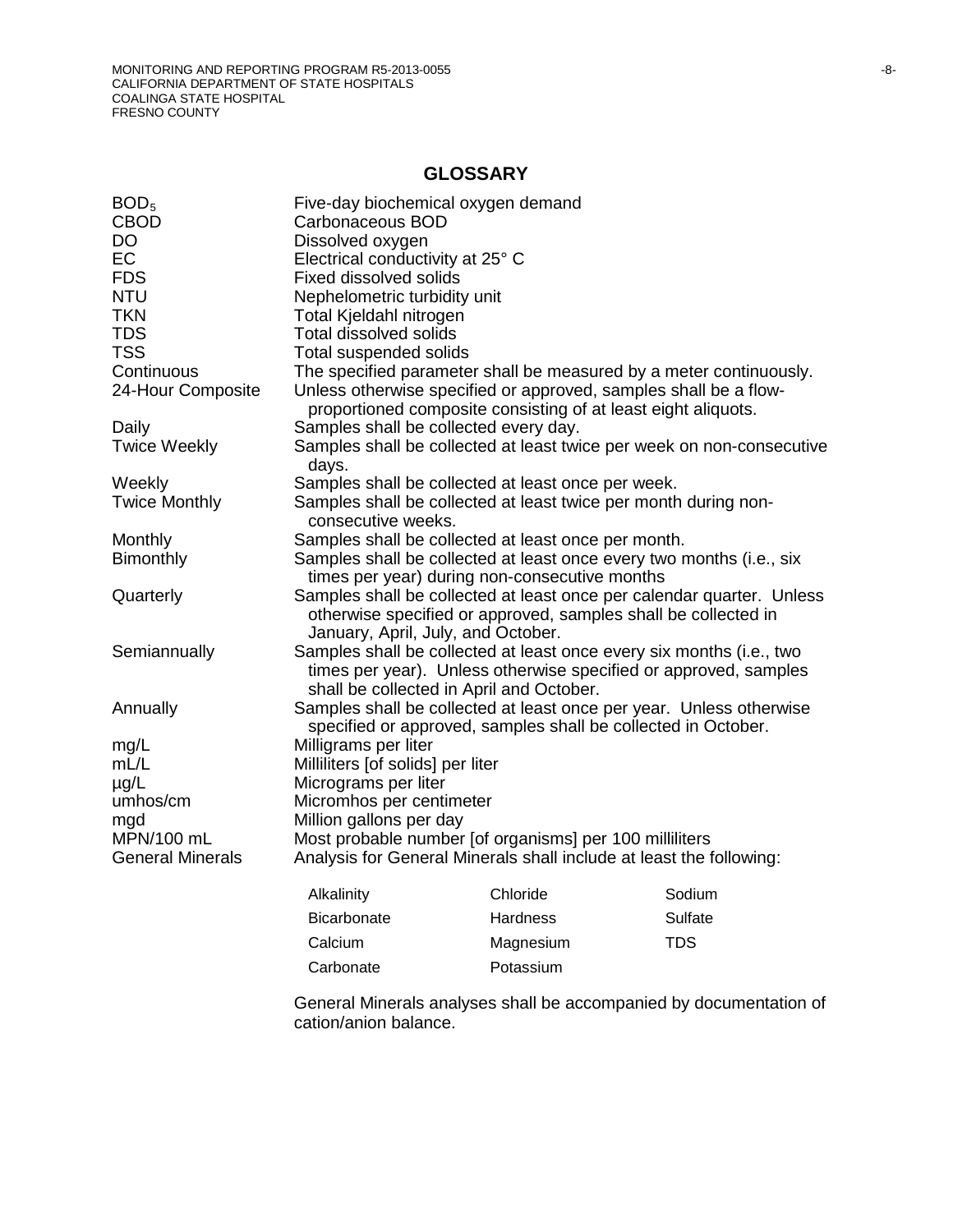# **Table 2. Land Application Area Monitoring**

|                                                                                           |      |                   |      |          |                          | Recycled Water Monitoring Data For Year: |                              |                                |                      |                 |                              |
|-------------------------------------------------------------------------------------------|------|-------------------|------|----------|--------------------------|------------------------------------------|------------------------------|--------------------------------|----------------------|-----------------|------------------------------|
|                                                                                           |      |                   |      |          |                          |                                          |                              | Parcel No. ________ of _______ |                      | acres           |                              |
|                                                                                           |      |                   |      |          | <b>Water Application</b> |                                          | <b>Water Quality</b>         |                                | Nitrogen Application |                 |                              |
|                                                                                           |      | Water<br>required | used | Effluent | Other<br>water<br>used   | Total<br>irrigation<br>water             | Other<br>Water<br><b>BOD</b> | Other<br>Water<br><b>TN</b>    | As<br>fertilizer     | As<br>effluent* | Total<br>nitrogen<br>applied |
| Month                                                                                     | Crop | (AF)              |      | (AF)     | (AF)                     | (AF)                                     | (mg/L)                       | (mg/L)                         | (lbs/acre)           | (lbs/acre)      | (lbs/acre)                   |
| October                                                                                   |      |                   |      |          |                          |                                          |                              |                                |                      |                 |                              |
| November                                                                                  |      |                   |      |          |                          |                                          |                              |                                |                      |                 |                              |
| December                                                                                  |      |                   |      |          |                          |                                          |                              |                                |                      |                 |                              |
| Subtotal:                                                                                 |      |                   |      |          |                          |                                          |                              |                                |                      |                 |                              |
| January                                                                                   |      |                   |      |          |                          |                                          |                              |                                |                      |                 |                              |
| February                                                                                  |      |                   |      |          |                          |                                          |                              |                                |                      |                 |                              |
| March                                                                                     |      |                   |      |          |                          |                                          |                              |                                |                      |                 |                              |
| Subtotal:                                                                                 |      |                   |      |          |                          |                                          |                              |                                |                      |                 |                              |
| April                                                                                     |      |                   |      |          |                          |                                          |                              |                                |                      |                 |                              |
| May                                                                                       |      |                   |      |          |                          |                                          |                              |                                |                      |                 |                              |
| June                                                                                      |      |                   |      |          |                          |                                          |                              |                                |                      |                 |                              |
| Subtotal:                                                                                 |      |                   |      |          |                          |                                          |                              |                                |                      |                 |                              |
| July                                                                                      |      |                   |      |          |                          |                                          |                              |                                |                      |                 |                              |
| August                                                                                    |      |                   |      |          |                          |                                          |                              |                                |                      |                 |                              |
| September                                                                                 |      |                   |      |          |                          |                                          |                              |                                |                      |                 |                              |
| Subtotal:                                                                                 |      |                   |      |          |                          |                                          |                              |                                |                      |                 |                              |
| Annual<br>Total:                                                                          |      |                   |      |          |                          |                                          |                              |                                |                      |                 |                              |
| * calculated as (AF effluent/acre) x (2.72) x (X mg/l total nitrogen) = lbs nitrogen/acre |      |                   |      |          |                          |                                          |                              |                                |                      |                 |                              |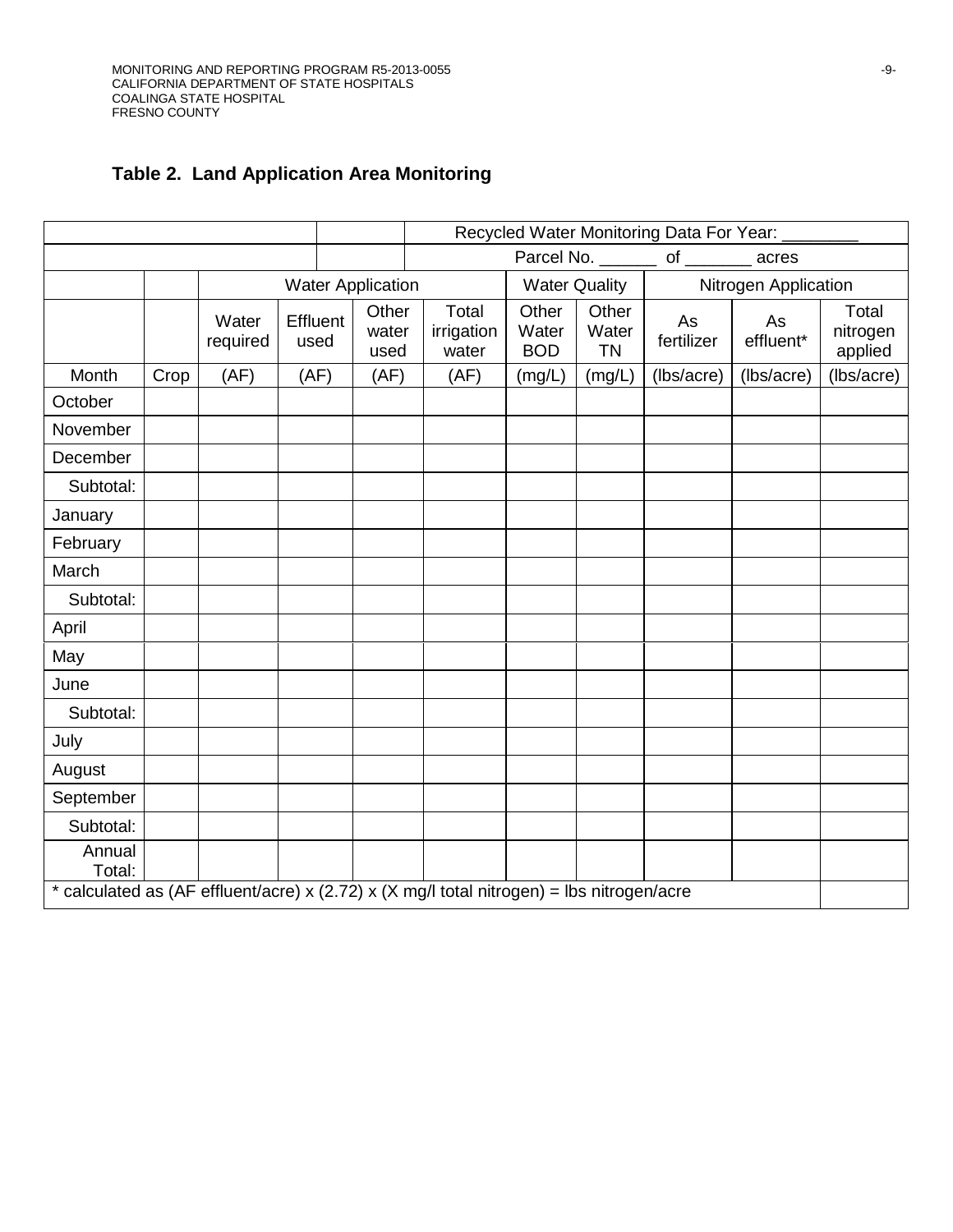ORDER R5-2013-0055 CALIFORNIA DEPARTMENT OF STATE HOSPITALS COALINGA STATE HOSPITAL FRESNO COUNTY

### **Background**

The California Department of State Hospitals (Discharger) owns and operates the Coalinga State Hospital (Hospital) at 24,511 West Jayne Avenue about five miles east of the community of Coalinga in Fresno County (Attachment A). The Hospital has its own wastewater treatment facility (WWTF) to serve the needs of the patients and the staff. The Discharger submitted a November 2001 Technical Report and an April 2002 Report of Waste Discharge (RWD) in order to obtain Waste Discharge Requirements (WDRs) for the then proposed State Hospital. Currently, the Discharger has not been issued WDRs, but it has voluntarily sampled its effluent for a suite of constituents recommended by Central Valley Regional Water Quality Control Board (hereafter Central Valley Water Board) staff since 2006.

The Hospital, WWTF, and Land Application Area are on 320 acres of land. The Hospital is on the northern 160 acres, while the WWTF and Land Application Area are within the southern 160 acres as shown in Attachment A (Location Map). The WWTF consists of a headworks and bar screens, four lined aerated ponds, and two lined wastewater storage ponds. Wastewater is discharged to a 50-acre Land Application Area that is south of the WWTF.

The RWD indicates that the Land Application Area comprised 100 acres. However, only 50 acres is now used for the disposal of wastewater. The other 50 acres is a flood control basin for the area. A facilities inspection in 2010 found that wastewater was flowing preferentially towards the flood control basin and not spreading evenly over the Land Application Area. Central Valley Water Board staff sent an April 2010 letter asking the Discharger to outline measures to eliminate the comingling of the storm water and wastewater. The Discharge replied in a May 2010 letter indicating a levee or berm (12 feet wide and 2 feet high) would be constructed to separate the two discharges and the Land Application Area would be "laser leveled" to promote uniform distribution of the wastewater over the Land Application Area. Recent discussions with WWTF personnel indicate the berm was constructed, the Land Application Areas have been leveled and are planted with Bermuda grass.

The discharge of wastewater to the 50-acre Land Application Area is not considered a Title 22 recycled water project. However, certain Title 22 requirements such as identification of hose bibs used to distribute treated wastewater, setbacks from property boundaries and groundwater wells, and signs warning the public of the use of treated wastewater on the Land Application Area are prudent to protect public health.

### **Existing Discharge**

The WWTF discharged about 0.1 million gallons per day (mgd) in 2012 to the storage ponds and the 50-acre Land Application Area. The average analytical results for the discharge of effluent from the WWTF and five nearby United States Geological Survey (USGS) wells are summarized in the following table.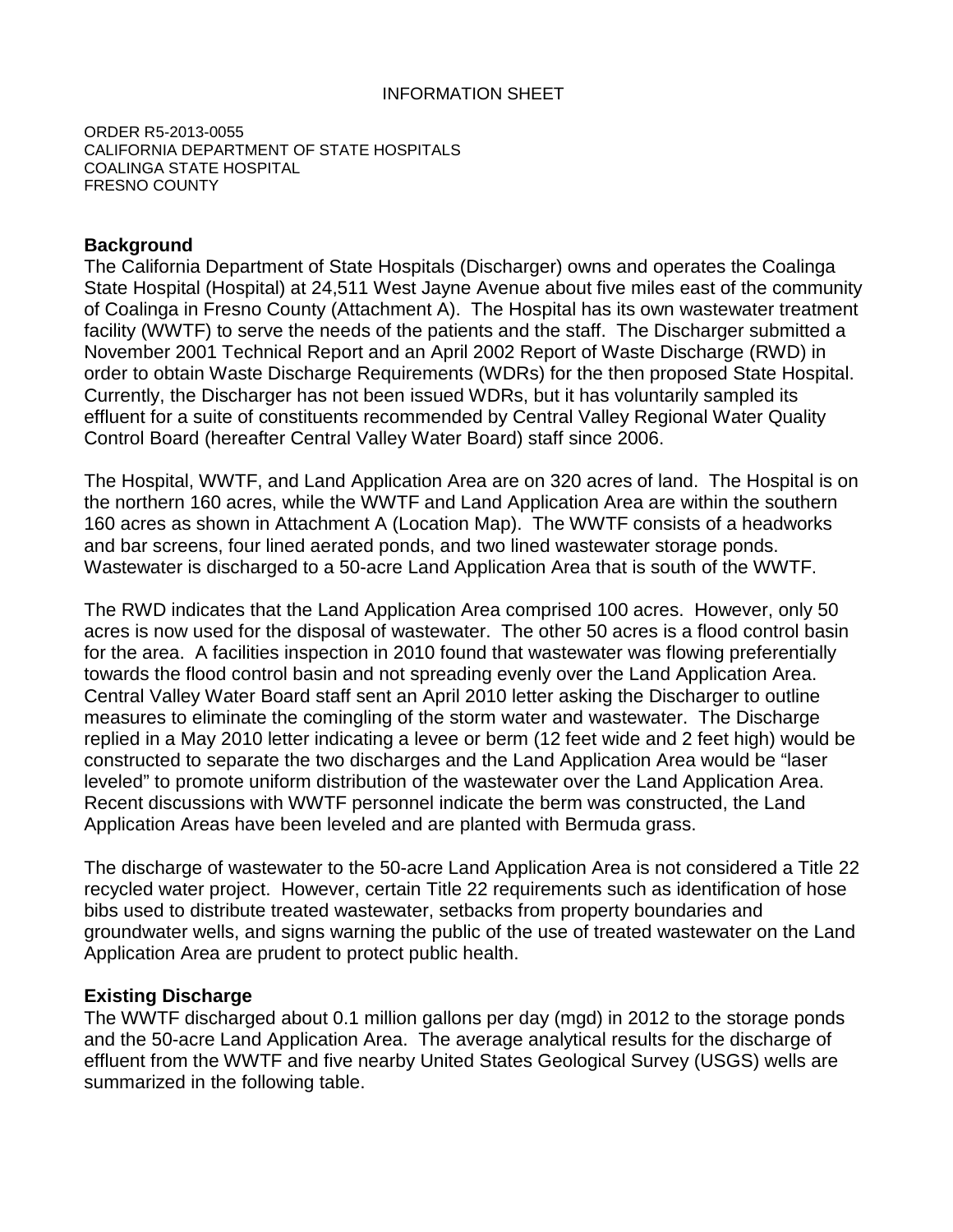| Parameter <sup>1</sup>   | <b>USGS Wells</b> | <b>Effluent</b>   |
|--------------------------|-------------------|-------------------|
| EC, umhos/cm             | 1230 - 2320       | 846               |
| TDS, mg/L                | 858 - 1720        | 528               |
| Chloride mg/L            | $34 - 120$        | 142               |
| Sodium mg/L              | 130 - 280         | 109               |
| Nitrate as Nitrogen mg/L | $1.4 - 5.2$       | $-1.0 - 3.4$      |
| Total Nitrogen mg/L      | na                | $\sim$ 6.0 to 8.4 |

1. EC = electrical conductivity; umhos/cm = micromhos per centimeter; TDS = total dissolved solids; mg/L = milligrams per liter

Comparing the two sets of results shows that the effluent from the WWTF is of better quality than is the underlying first encountered groundwater quality for all constituents but chloride. The average chloride result in effluent is higher than that reported for the groundwater, but just slightly and it is still less than the Basin Plan effluent limit of 175 mg/L and the secondary MCL of 250 mg/L. The average chloride result exceeds the agricultural goal of 106 mg/L, but first encountered groundwater exceeds the limit in at least one of the five USGS wells used to assess water quality for the region. Additionally, chloride sensitive crops like citrus, stone fruit, avocados, and strawberries are not grown in the area. Agricultural water for the region is primarily surface water and groundwater that is used is extracted from deeper wells that are set below the poor quality first encountered groundwater. This Order includes Provision G. 13 that requires the Discharger to submit a Salinity Analysis Plan in an effort to reduce the amount of salt (including chloride) in its discharge. Total nitrogen in effluent is not anticipated to degrade the underlying groundwater as the concentration in the effluent is less than 10 mg/L and the depth to groundwater is greater than 250 feet below the ground surface (bgs). The Discharger grows Bermuda grass in the Land Application Area, but it is not harvested. Rather, it is cut and left to dry. While a portion of the dry grass is tilled back into the soil each season, a good portion of the nitrogen is lost to volatilization as the grasses dry and the nitrogen is kept at the surface and is not leaching into the underlying vadose zone and groundwater.

#### **Groundwater Conditions**

First encountered groundwater in the vicinity of the Hospital is unconfined and is present at about 250 to 285 feet below the ground surface in the vicinity of the Hospital. The Discharger does not monitor groundwater due to the depth to groundwater and its poor water quality. The direction of groundwater flow is to the northeast according to groundwater elevation contour maps prepared by the DWR.

Regional/historical groundwater quality data is available on the Water Quality Portal web site, a cooperative service provided by the USGS, the Environmental Protection Agency, and the National Water Quality Monitoring Council. Twenty five USGS wells are within five miles of the WWTF, and five were identified as monitoring groundwater above 500 feet below the ground surface. Water quality information obtained from the USGS wells substantiates the poor water quality as represented in the above table. EC and TDS concentrations are range from 1,230 to 2,320 umhos/cm, and from 858 to 1,720 mg/L, respectively.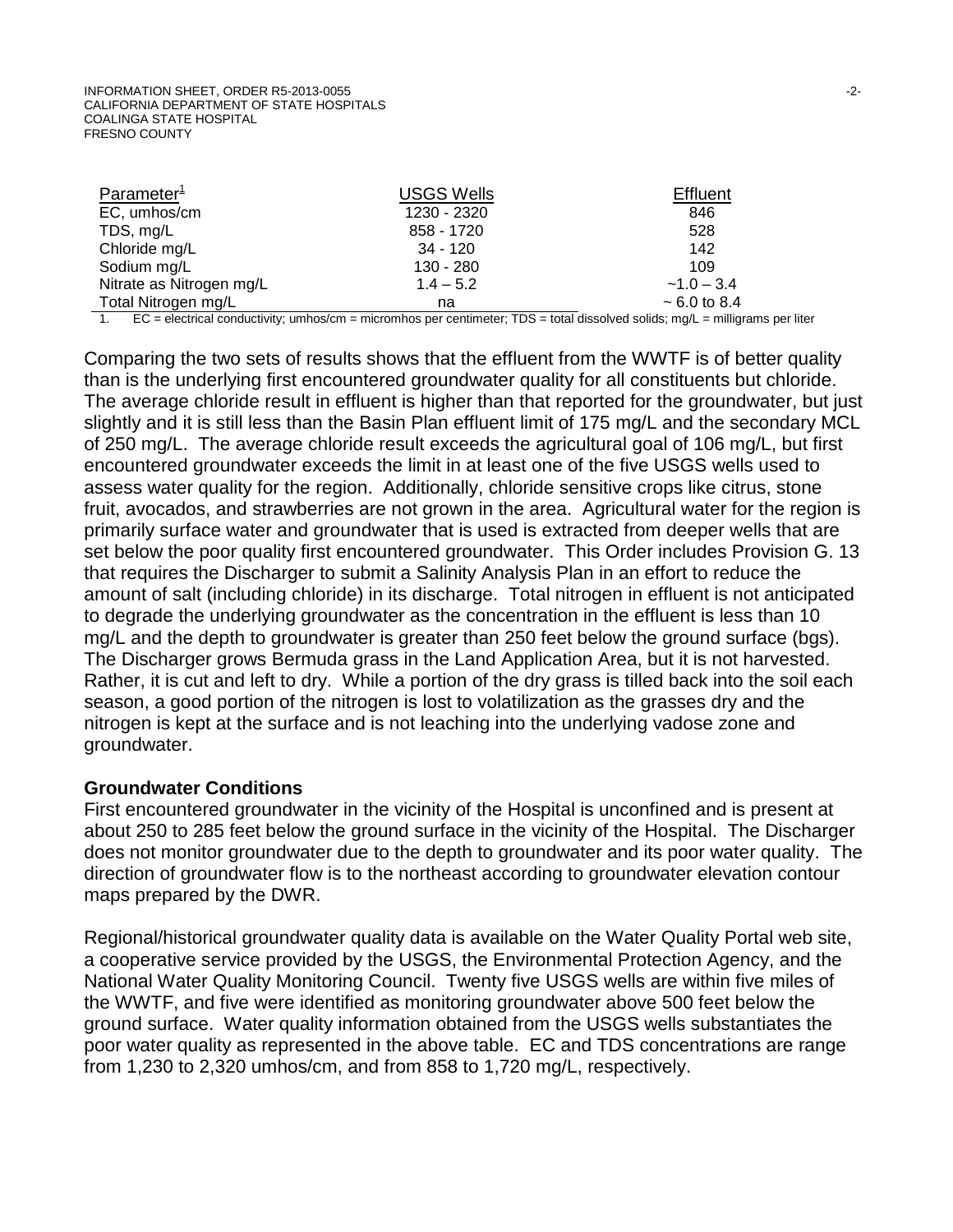### **Basin Plan, Beneficial Uses, and Regulatory Considerations**

The Basin Plan identifies the greatest long-term water quality problem facing the entire Tulare Lake Basin as increasing salinity in groundwater, a process accelerated by man's activities and particularly affected by intensive irrigated agriculture. The Basin Plan recognizes that degradation is unavoidable until there is a long-term solution to the salt imbalance. Until then, the Basin Plan establishes several salt management requirements, including the following limits:

- a. The incremental increase in salts from use and treatment must be controlled to the extent possible. The maximum EC of the effluent discharged to land shall not exceed the EC of the source water plus 500 umhos/cm. When the source water is from more than one source, the EC shall be a weighted average of all sources.
- b. Discharges to areas what may recharge good quality groundwater shall not exceed and EC of 1,000 umhos/cm, a chloride content of 175 mg/L, or boron content of 1.0 mg/L.

The *Water Quality Control Plan for the Tulare Lake Basin*, Second Edition, revised January 2004 (Basin Plan), designates beneficial uses, establishes water quality objectives, and contains implementation programs and policies to achieve those objectives for all waters addressed through the plan. The Basin Plan designates the following beneficial uses for the underlying groundwater: municipal and domestic supply (MUN), agricultural supply (AGR), and industrial process supply (PRO).

### **Antidegradation**

Constituents of concern in the discharge that have the potential to degrade groundwater include salts and nutrients. Ambient water quality in the vicinity of the Hospital is of poor quality dating back to 1951, prior to the construction of the Hospital and/or the WWTF. The wastewater quality is lower in concentration to that of the nearby first encountered groundwater quality.

The Basin Plan incorporates the State's Antidegradation Policy. The Antidegradation Policy requires the Regional Water Board in regulating discharges of waste to maintain high quality waters of the State until it is demonstrated that any change in quality will be consistent with maximum benefit to the people of the State, will not unreasonably affect beneficial uses, and will not result in water quality less than that described in the Regional Water Board's policies (e.g., quality that exceeds water quality objectives). Resolution 68-16 requires that the constituents contributing to degradation be regulated to meet best practicable treatment or control (BPTC) to assure that pollution or nuisance will not occur and that the highest water quality consistent with the maximum benefit to the people of the State will be maintained.

The discharge of wastewater is not anticipated to degrade the underlying first encountered groundwater due to its existing poor quality (noted above as having been documented since 1951). With the exception of chloride, any degradation that does occur will not cause exceedance of water quality objectives or adversely affect beneficial uses. As previously discussed, effluent chloride results exceed the agricultural goal of 106 mg/L to protect chloride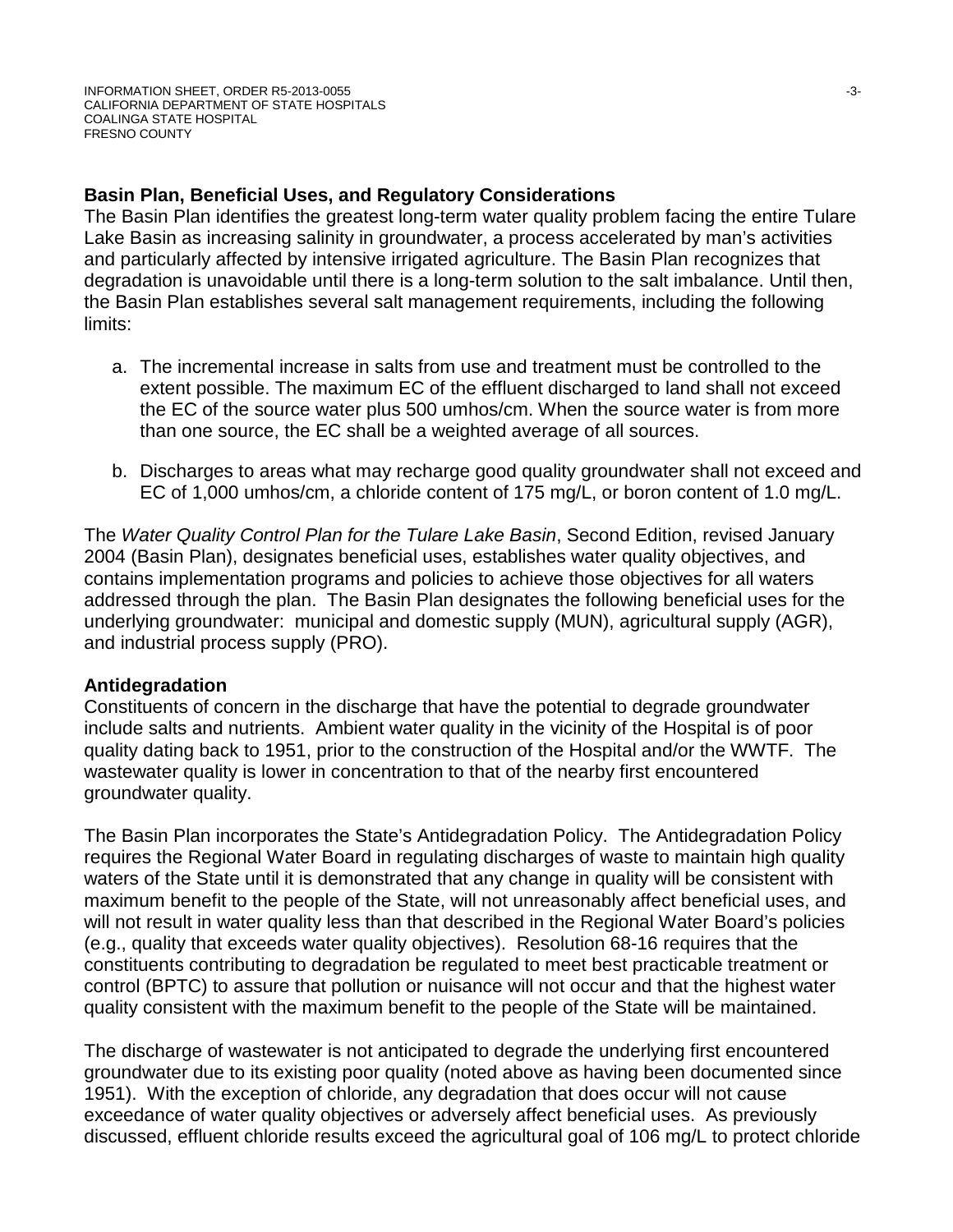sensitive crops, but chloride sensitive crops are not grown in the area and chloride exceeds the agricultural goal in one of the USGS wells used to assess water quality of the region. Any chloride degradation that might occur is not expected to cause exceedance of water quality objective or adversely affect beneficial uses.

Nitrogen as nitrogen is not part of the current sampling program, but it has been sampled in the past. The previous results indicate the concentrations in effluent are low with nitrate as nitrogen concentrations averaging about 3 mg/L. With TKN readings averaging about 5 mg/L, the resulting total nitrogen concentration is less than 10 mg/L. Additionally, the Discharger plants the Land application Areas with Bermuda grass that utilizes nitrogen in the root zone. The grass is not harvested, but it still uses some nitrogen. Some nitrogen will also be lost to the atmosphere due to transformations in the soil column. Considering the low total nitrogen concentration in effluent (less than 10 mg/L), the expected nitrogen uptake and losses, the depth to groundwater being greater than 250 feet bgs, and the soils being clayey loams with low percolation values, the discharge of wastewater will not degrade the underlying groundwater with respect to nitrogen.

### **CEQA**

The Discharger circulated a Draft EIR in February 2000 and a Final EIR in October 2000 for the application of domestic waste to the Land Application Area. This Order does not increase the discharge volume, the irrigated acreage, and does not authorize any additional construction activities. The Order imposes regulatory requirements that are protective of the underlying groundwater quality; therefore, the existing discharge is exempt from the requirements of CEQA in accordance with California Code of Regulations, title 14, section 15301.

### **Title 27**

Title 27 of the California Code of Regulations contains regulations to address certain discharges to land. Title 27 establishes a waste classification system, specifies siting and construction standards for full containment of classified waste, requires extensive monitoring of groundwater and the unsaturated zone for any indication of failure of containment, and specifies closure and post-closure maintenance requirements. Generally, no degradation of groundwater quality by any waste constituent in a classified waste is acceptable under Title 27 regulations.

Unless exempt, release of designated waste is subject to full containment pursuant to Title 27 requirements. Title 27, section 20090(b) exempts the discharge of wastewater to land from Title 27 containment standards and other Title 27 requirements, provided the following conditions are met:

- a. The applicable regional water board has issued waste discharge requirements, or waived such issuance;
- b. The discharge is in compliance with the applicable basin plan; and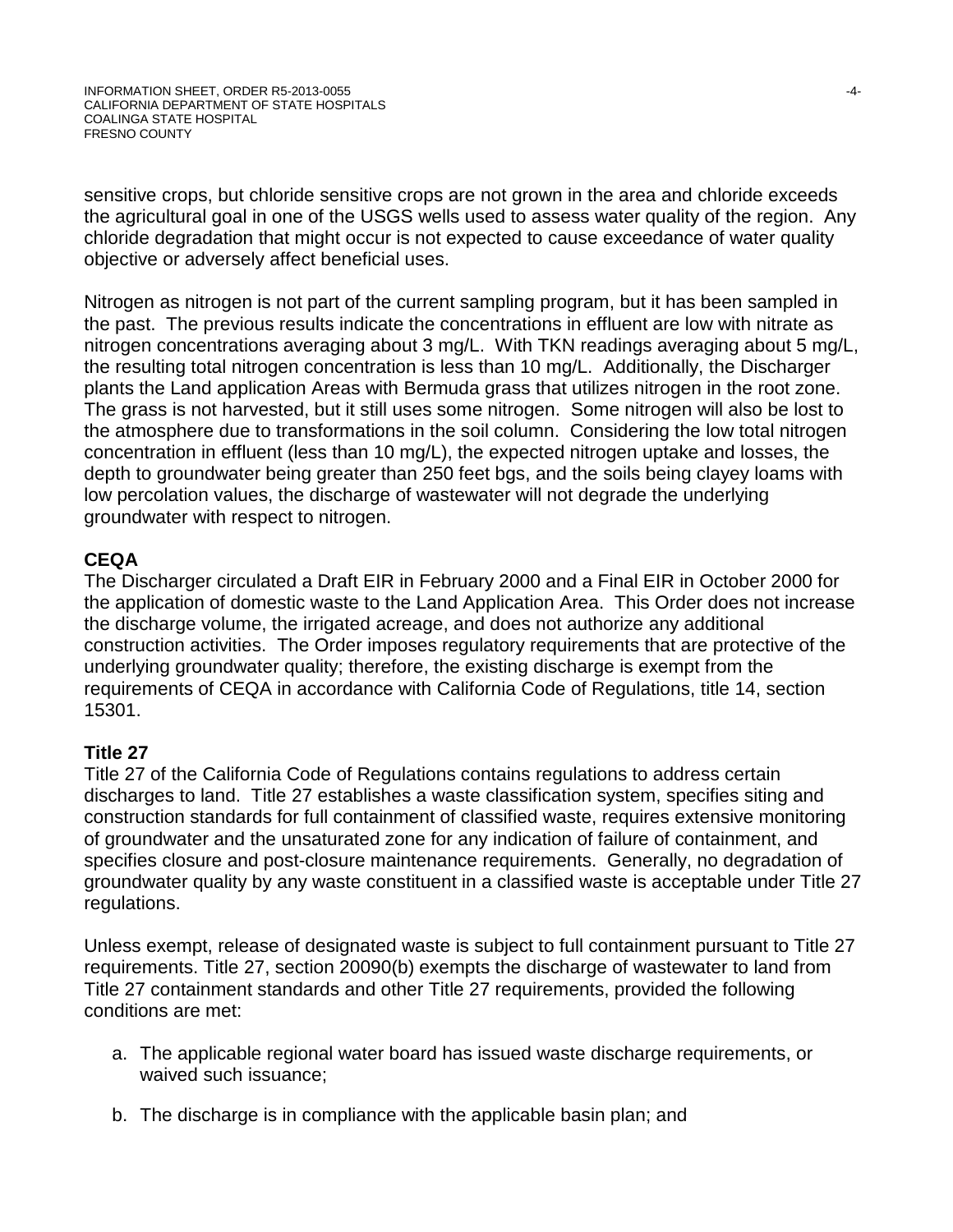c. The wastewater does not need to be managed as a hazardous waste, as that term is defined in California Code of Regulations, title 22, section 66261.1 *et seq*.

The discharge of effluent and the operation of treatment or storage facilities associated with a domestic WWTF is exempt from Title 27, provided any resulting degradation of groundwater is in accordance with the Basin Plan and the waste need not be managed as a hazardous waste. The discharge from the WWTF will not degrade groundwater and none of the waste regulated by the proposed Order is hazardous waste nor required to be treated as hazardous waste. The discharge is therefore exempt from Title 27.

### **Monitoring Requirements**

Water Code section 13267 authorizes the Central Valley Water Board to require monitoring and technical reports as necessary to investigate the impact of a waste discharge on waters of the State. In recent years there has been an increased emphasis on obtaining all necessary information, assuring the information is timely as well as representative and accurate, and thereby improving accountability of any discharger for meeting the conditions of discharge. Water Code section 13268 authorizes assessment of civil administrative liability where appropriate.

The proposed Order includes influent, effluent, pond, sludge/biosolids, source water, and Land Application Area monitoring. The monitoring requires the Discharger to report on the overall quality of the effluent discharged to the Land Application Area and the quality of the source water provided to the WWTF.

### **Provisions**

Provisions require the Discharger to comply with the requirements contained in the attached Monitoring and Reporting Program. Provision G. 13 requires the submittal of a Salinity Management Plan.

### **Reopener**

The conditions of discharge in the proposed Order were developed based on currently available technical information and applicable water quality laws, regulations, policies, and plans, and are intended to assure conformance with them. The proposed Order would set limitations based on the information provided thus far. If applicable laws and regulations change, or once new information is obtained that will change the overall discharge and its potential to impact groundwater, it may be appropriate to reopen the Order.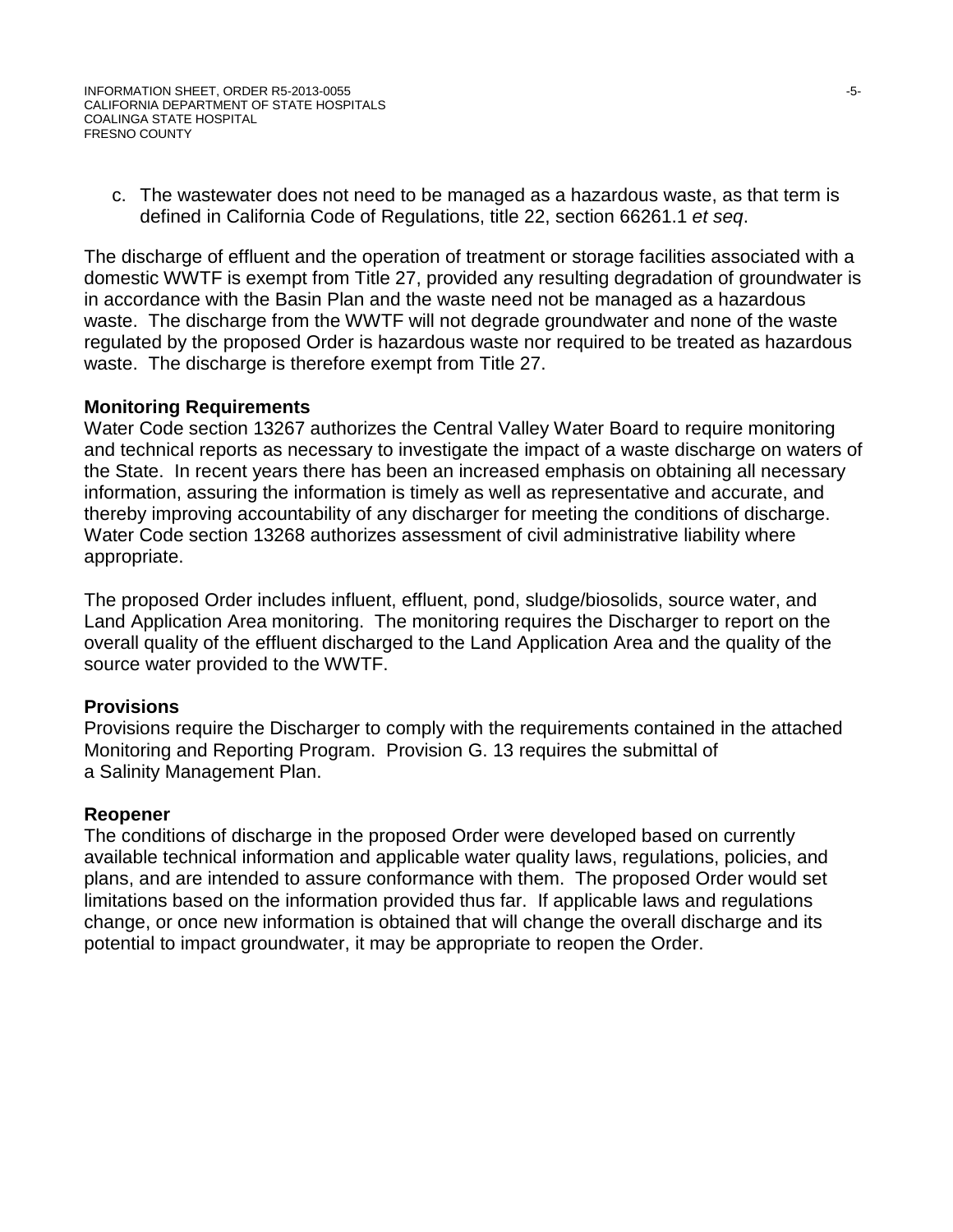